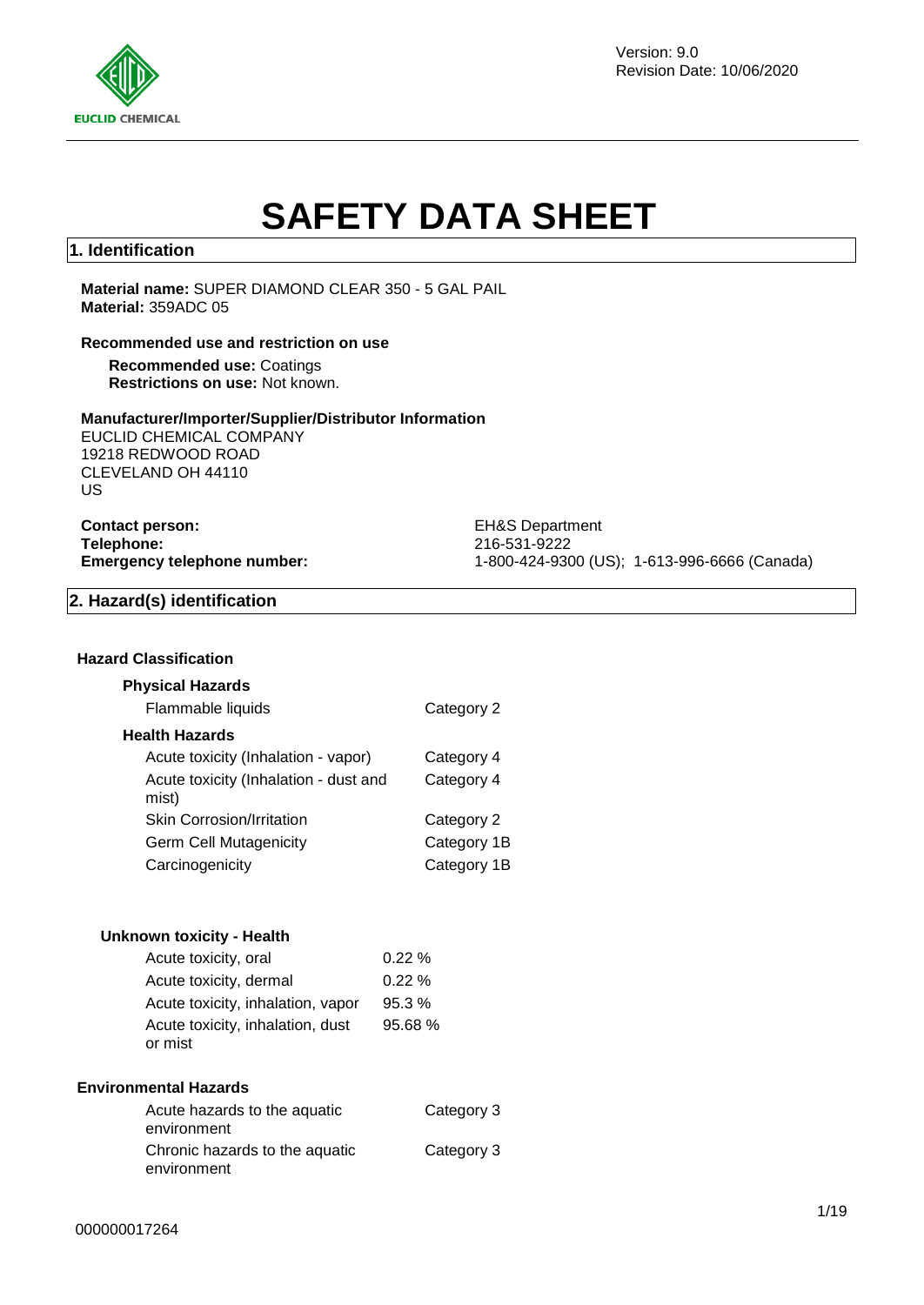

# **Unknown toxicity - Environment**

| Acute hazards to the aquatic<br>environment   | 92.87%  |
|-----------------------------------------------|---------|
| Chronic hazards to the aquatic<br>environment | 95.76 % |

### **Label Elements**

### **Hazard Symbol:**

| <b>Signal Word:</b>                | Danger                                                                                                                                                                                                                                                                                                                                                                                                                                                                                                                                                                                                                                                                                                                                                      |
|------------------------------------|-------------------------------------------------------------------------------------------------------------------------------------------------------------------------------------------------------------------------------------------------------------------------------------------------------------------------------------------------------------------------------------------------------------------------------------------------------------------------------------------------------------------------------------------------------------------------------------------------------------------------------------------------------------------------------------------------------------------------------------------------------------|
| <b>Hazard Statement:</b>           | Highly flammable liquid and vapor.<br>Harmful if inhaled.<br>Causes skin irritation.<br>May cause genetic defects.<br>May cause cancer.<br>Harmful to aquatic life with long lasting effects.                                                                                                                                                                                                                                                                                                                                                                                                                                                                                                                                                               |
| Precautionary<br><b>Statements</b> |                                                                                                                                                                                                                                                                                                                                                                                                                                                                                                                                                                                                                                                                                                                                                             |
| <b>Prevention:</b>                 | Keep away from heat, hot surfaces, sparks, open flames and other ignition<br>sources. No smoking. Keep container tightly closed. Ground and bond<br>container and receiving equipment. Use explosion-proof<br>electrical/ventilating/lighting equipment. Use non-sparking tools. Take action<br>to prevent static discharges. Wear protective gloves/protective clothing/eye<br>protection/face protection. Avoid breathing dust/fume/gas/mist/vapors/spray.<br>Use only outdoors or in a well-ventilated area. Wash thoroughly after<br>handling. Obtain special instructions before use. Do not handle until all<br>safety precautions have been read and understood. Use personal protective<br>equipment as required. Avoid release to the environment. |
| <b>Response:</b>                   | IF INHALED: Remove person to fresh air and keep comfortable for<br>breathing. IF ON SKIN (or hair): Take off immediately all contaminated<br>clothing. Rinse skin with water [or shower]. If skin irritation occurs: Get<br>medical advice/attention. Call a POISON CENTER/doctor if you feel unwell.<br>Specific treatment (see on this label). Take off contaminated clothing. In<br>case of fire: Use to extinguish.                                                                                                                                                                                                                                                                                                                                     |
| Storage:                           | Store in a well-ventilated place. Keep cool. Store locked up.                                                                                                                                                                                                                                                                                                                                                                                                                                                                                                                                                                                                                                                                                               |
| Disposal:                          | Dispose of contents/container to an appropriate treatment and disposal<br>facility in accordance with applicable laws and regulations, and product<br>characteristics at time of disposal.                                                                                                                                                                                                                                                                                                                                                                                                                                                                                                                                                                  |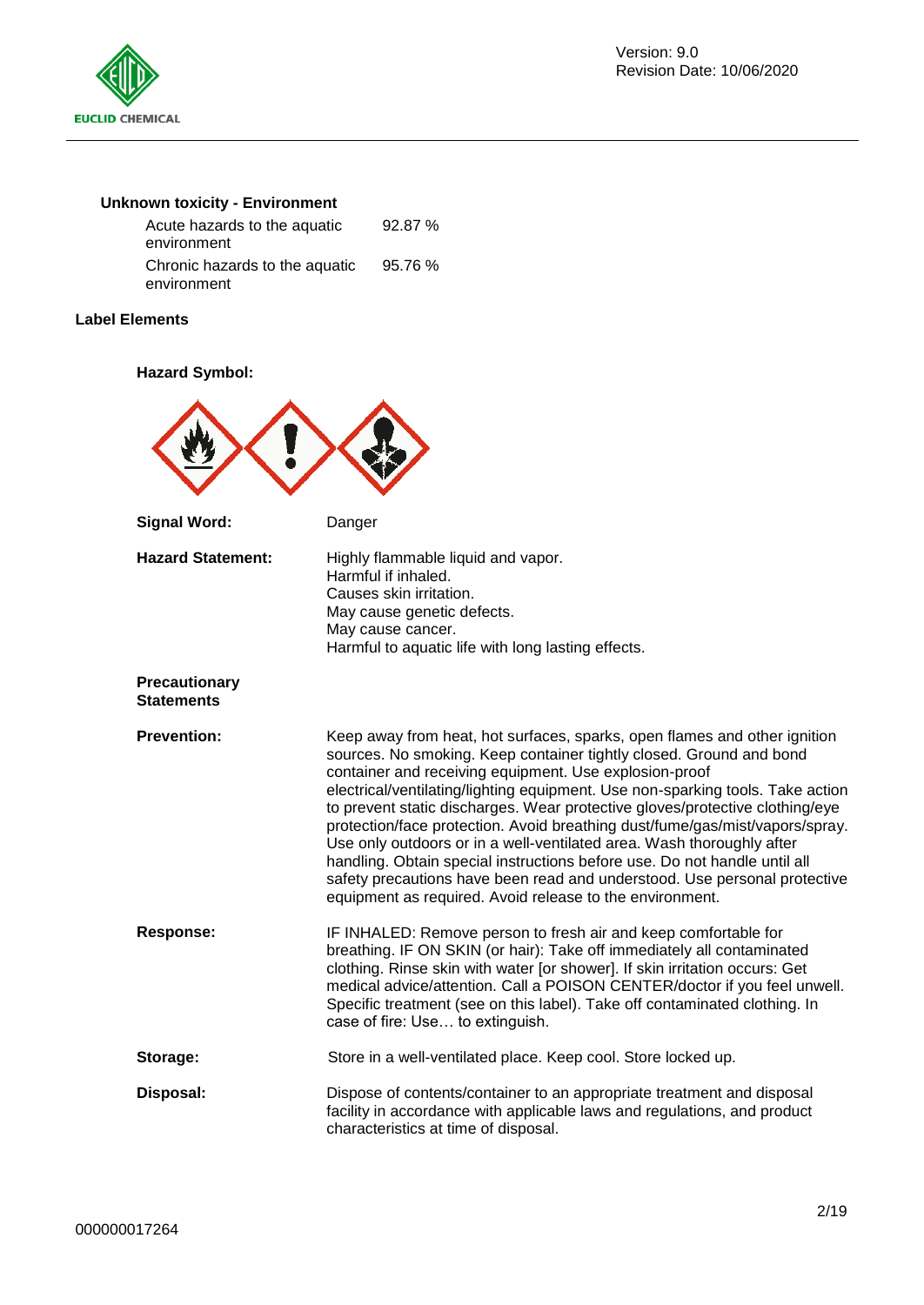

| Hazard(s) not otherwise | Static accumulating flammable liquid can become electrostatically charged |
|-------------------------|---------------------------------------------------------------------------|
| classified (HNOC):      | even in bonded and grounded equipment.                                    |

# **3. Composition/information on ingredients**

### **Mixtures**

| <b>Chemical Identity</b>                                                     | Common<br>name and<br>synonyms | <b>CAS number</b> | <b>Content in percent</b><br>(%)*          |
|------------------------------------------------------------------------------|--------------------------------|-------------------|--------------------------------------------|
| Aromatic petroleum distillates                                               |                                | 64742-95-6        | $5 - 10\%$                                 |
| 1,2,4-Trimethylbenzene                                                       |                                | $95 - 63 - 6$     | $2.5 - 5\%$                                |
| Diisodecyl phthalate                                                         |                                | 26761-40-0        | $1 - 5\%$                                  |
| Cumene                                                                       |                                | $98 - 82 - 8$     | $0.1 - 1\%$                                |
| Xylene                                                                       |                                | 1330-20-7         | $0.1 - 1\%$                                |
| <b>Tert-Butyl Acetate</b>                                                    |                                | 540-88-5          | $0.1 - 1\%$                                |
| Acetone<br>$\sim$ $\sim$ $\sim$ $\sim$<br>$\sim$ $\sim$<br>$\cdots$ $\cdots$ | .<br>$\cdots$ $\cdots$         | 67-64-1           | $0.1 - 1\%$<br>$\sim$ $\sim$ $\sim$ $\sim$ |

\* All concentrations are percent by weight unless ingredient is a gas. Gas concentrations are in percent by volume.

### **4. First-aid measures**

# **Description of necessary first-aid measures**

| Inhalation:                                                            | Move to fresh air.                                                                                                                                                                                                                      |  |  |  |
|------------------------------------------------------------------------|-----------------------------------------------------------------------------------------------------------------------------------------------------------------------------------------------------------------------------------------|--|--|--|
| <b>Skin Contact:</b>                                                   | Take off immediately all contaminated clothing. Immediately flush with<br>plenty of water for at least 15 minutes while removing contaminated<br>clothing and shoes. Wash contaminated clothing before reuse. Get<br>medical attention. |  |  |  |
| Eye contact:                                                           | Immediately flush with plenty of water for at least 15 minutes. If easy<br>to do, remove contact lenses. Get medical attention.                                                                                                         |  |  |  |
| Ingestion:                                                             | Call a POISON CENTER/doctor if you feel unwell. Rinse mouth.                                                                                                                                                                            |  |  |  |
| <b>Personal Protection for First-</b><br>aid Responders:               | Firefighters must use standard protective equipment including flame<br>retardant coat, helmet with face shield, gloves, rubber boots, and in<br>enclosed spaces, SCBA.                                                                  |  |  |  |
| Most important symptoms/effects, acute and delayed                     |                                                                                                                                                                                                                                         |  |  |  |
| <b>Symptoms:</b>                                                       | Respiratory tract irritation.<br>Prolonged or repeated contact with skin<br>may cause redness, itching, irritation and eczema/chapping.                                                                                                 |  |  |  |
| Hazards:                                                               | No data available.                                                                                                                                                                                                                      |  |  |  |
| Indication of immediate medical attention and special treatment needed |                                                                                                                                                                                                                                         |  |  |  |
| Treatment:                                                             | Symptoms may be delayed.                                                                                                                                                                                                                |  |  |  |
| 5. Fire-fighting measures                                              |                                                                                                                                                                                                                                         |  |  |  |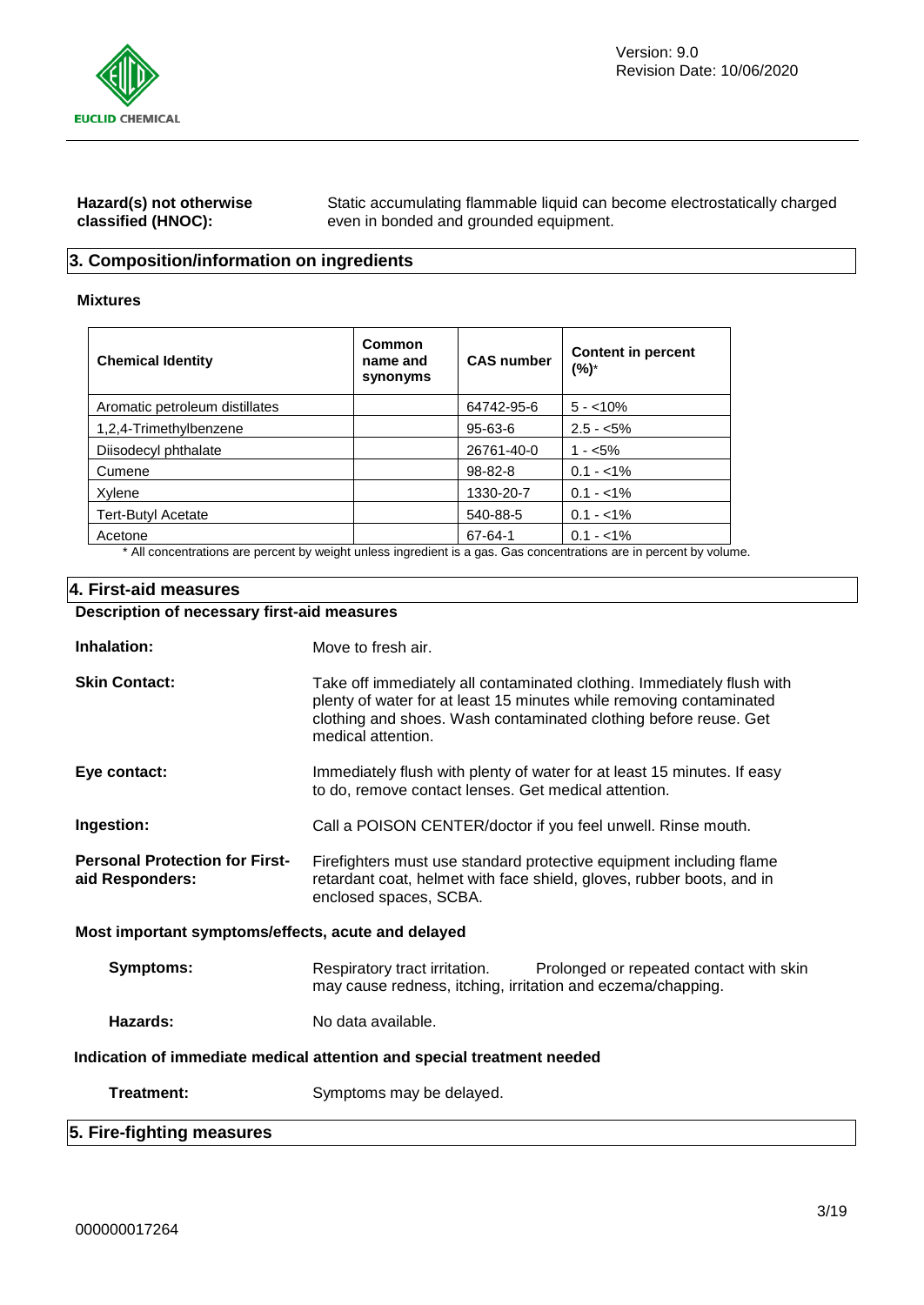

|                                                               | ineffective in fighting the fire. Fight fire from a protected location. Move<br>containers from fire area if you can do so without risk.                                                                   |  |  |
|---------------------------------------------------------------|------------------------------------------------------------------------------------------------------------------------------------------------------------------------------------------------------------|--|--|
| Suitable (and unsuitable) extinguishing media                 |                                                                                                                                                                                                            |  |  |
| Suitable extinguishing<br>media:                              | Use fire-extinguishing media appropriate for surrounding materials.                                                                                                                                        |  |  |
| Unsuitable extinguishing<br>media:                            | Avoid water in straight hose stream; will scatter and spread fire.                                                                                                                                         |  |  |
| Specific hazards arising from<br>the chemical:                | Vapors may travel considerable distance to a source of ignition and flash<br>back. Vapors may cause a flash fire or ignite explosively. Prevent buildup of<br>vapors or gases to explosive concentrations. |  |  |
| Special protective equipment and precautions for firefighters |                                                                                                                                                                                                            |  |  |
| <b>Special fire fighting</b><br>procedures:                   | No data available.                                                                                                                                                                                         |  |  |
| Special protective equipment<br>for fire-fighters:            | Firefighters must use standard protective equipment including flame<br>retardant coat, helmet with face shield, gloves, rubber boots, and in                                                               |  |  |

enclosed spaces, SCBA.

**General Fire Hazards:** Use water spray to keep fire-exposed containers cool. Water may be

### **6. Accidental release measures**

| <b>Personal precautions,</b><br>protective equipment and<br>emergency procedures: | Ventilate closed spaces before entering them. ELIMINATE all ignition<br>sources (no smoking, flares, sparks or flames in immediate area). Keep<br>upwind. See Section 8 of the SDS for Personal Protective Equipment. Do<br>not touch damaged containers or spilled material unless wearing<br>appropriate protective clothing. Keep unauthorized personnel away. |
|-----------------------------------------------------------------------------------|-------------------------------------------------------------------------------------------------------------------------------------------------------------------------------------------------------------------------------------------------------------------------------------------------------------------------------------------------------------------|
| Accidental release measures:                                                      | In the event of a spill or accidental release, notify relevant authorities in<br>accordance with all applicable regulations.                                                                                                                                                                                                                                      |
| <b>Methods and material for</b><br>containment and cleaning<br>up:                | Dam and absorb spillages with sand, earth or other non-combustible<br>material. Collect spillage in containers, seal securely and deliver for<br>disposal according to local regulations.                                                                                                                                                                         |
| <b>Environmental Precautions:</b>                                                 | Do not contaminate water sources or sewer. Prevent further leakage or<br>spillage if safe to do so. Avoid release to the environment.                                                                                                                                                                                                                             |
| 7. Handling and storage                                                           |                                                                                                                                                                                                                                                                                                                                                                   |
| <b>Handling</b>                                                                   |                                                                                                                                                                                                                                                                                                                                                                   |

**Technical measures (e.g. Local and general ventilation):** Observe good industrial hygiene practices. Observe occupational exposure limits and minimize the risk of inhalation of vapors and mist. Mechanical ventilation or local exhaust ventilation may be required.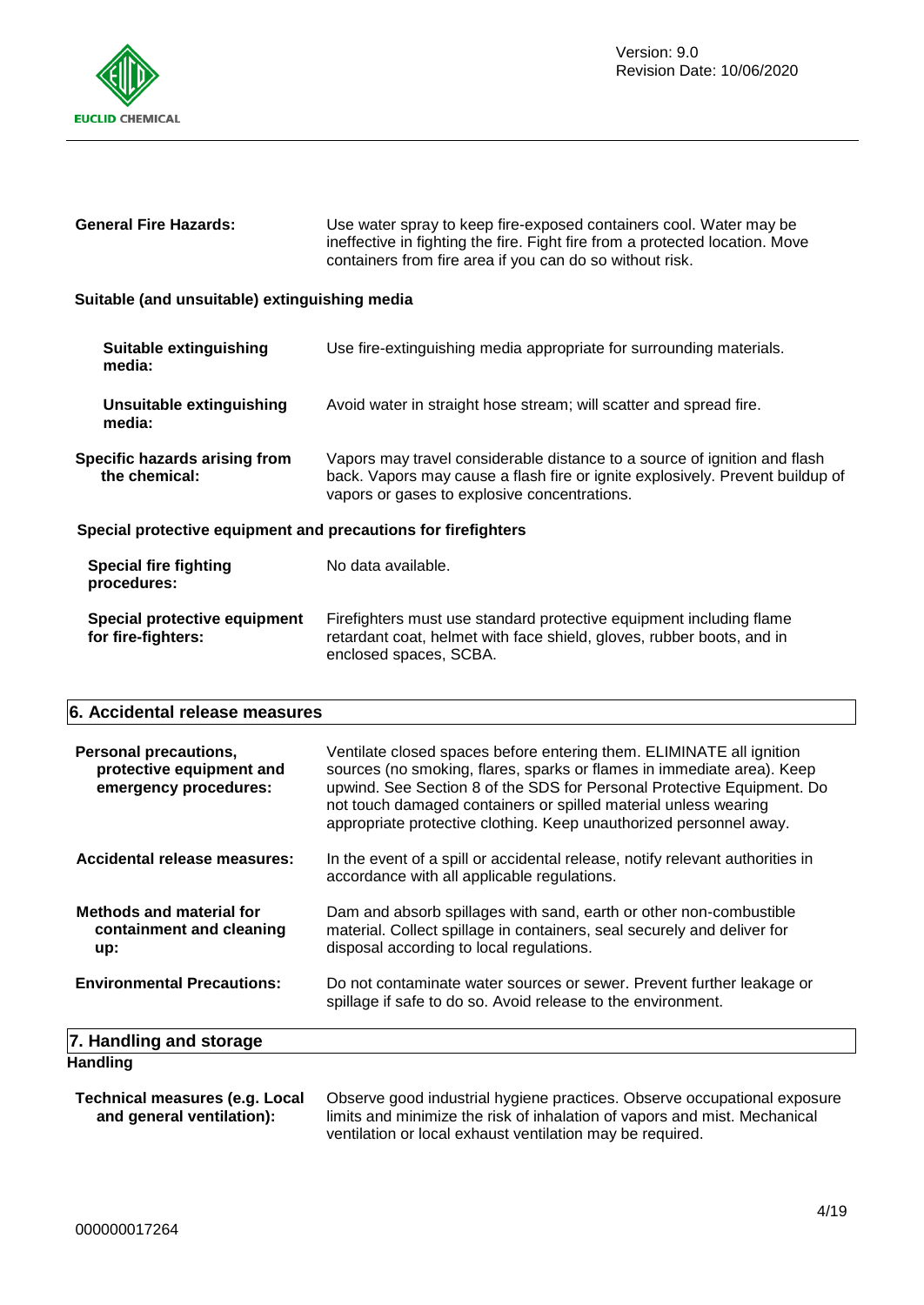

| Safe handling advice:              | Provide adequate ventilation. Wear appropriate personal protective<br>equipment. Observe good industrial hygiene practices. Do not handle until<br>all safety precautions have been read and understood. Obtain special<br>instructions before use. Use personal protective equipment as required.<br>Keep away from heat, hot surfaces, sparks, open flames and other ignition<br>sources. No smoking. Ground and bond container and receiving equipment.<br>Take precautionary measures against static discharges. Avoid contact with<br>skin. Wash hands thoroughly after handling. |  |
|------------------------------------|----------------------------------------------------------------------------------------------------------------------------------------------------------------------------------------------------------------------------------------------------------------------------------------------------------------------------------------------------------------------------------------------------------------------------------------------------------------------------------------------------------------------------------------------------------------------------------------|--|
| <b>Contact avoidance measures:</b> | No data available.                                                                                                                                                                                                                                                                                                                                                                                                                                                                                                                                                                     |  |
| <b>Hygiene measures:</b>           | Observe good industrial hygiene practices. Wash hands before breaks and<br>immediately after handling the product. When using do not smoke. Wash<br>contaminated clothing before reuse. Avoid contact with skin.                                                                                                                                                                                                                                                                                                                                                                       |  |
| <b>Storage</b>                     |                                                                                                                                                                                                                                                                                                                                                                                                                                                                                                                                                                                        |  |
| Safe storage conditions:           | Store locked up. Store in a well-ventilated place. Store in a cool place.                                                                                                                                                                                                                                                                                                                                                                                                                                                                                                              |  |
| Safe packaging materials:          | No data available.                                                                                                                                                                                                                                                                                                                                                                                                                                                                                                                                                                     |  |

# **8. Exposure controls/personal protection**

# **Control Parameters**

### **Occupational Exposure Limits**

| <b>Chemical Identity</b> | <b>Type</b>    | <b>Exposure Limit Values</b> |                      | <b>Source</b>                                                                                                |
|--------------------------|----------------|------------------------------|----------------------|--------------------------------------------------------------------------------------------------------------|
| 1,2,4-Trimethylbenzene   | <b>REL</b>     | 25 ppm                       | 125 mg/m3            | US. NIOSH: Pocket Guide to Chemical<br>Hazards, as amended (2010)                                            |
|                          | <b>TWA</b>     | 25 ppm                       | $125 \text{ mg/m}$ 3 | US. OSHA Table Z-1-A (29 CFR 1910.1000),<br>as amended (1989)                                                |
|                          | <b>TWA</b>     | 25 ppm                       | $125 \text{ mg/m}$   | US. Tennessee. OELs. Occupational Exposure<br>Limits, Table Z1A, as amended (06 2008)                        |
|                          | AN ESL         |                              | 25 ppb               | US. Texas. Effects Screening Levels (Texas<br>Commission on Environmental Quality), as<br>amended (07 2011)  |
|                          | <b>ST ESL</b>  |                              | $\overline{140}$ ppb | US. Texas. Effects Screening Levels (Texas<br>Commission on Environmental Quality), as<br>amended (02 2013)  |
|                          | <b>ST ESL</b>  |                              | 700 µg/m3            | US. Texas. Effects Screening Levels (Texas<br>Commission on Environmental Quality), as<br>amended (02 2013)  |
|                          | AN ESL         |                              | 125 µg/m3            | US. Texas. Effects Screening Levels (Texas<br>Commission on Environmental Quality), as<br>amended (07 2011)  |
|                          | <b>TWA PEL</b> | 25 ppm                       | $125 \text{ mg/m}$   | US. California Code of Regulations, Title 8,<br>Section 5155. Airborne Contaminants, as<br>amended (08 2010) |
|                          | <b>TWA</b>     | 25 ppm                       |                      | US. ACGIH Threshold Limit Values, as<br>amended (2011)                                                       |
| Xylene                   | <b>STEL</b>    | 150 ppm                      | 655 mg/m3            | US. NIOSH: Pocket Guide to Chemical<br>Hazards, as amended (2010)                                            |
|                          | <b>REL</b>     | 100 ppm                      | 435 mg/m3            | US. NIOSH: Pocket Guide to Chemical<br>Hazards, as amended (2010)                                            |
|                          | <b>STEL</b>    | 150 ppm                      | 655 mg/m3            | US. NIOSH: Pocket Guide to Chemical<br>Hazards, as amended (2010)                                            |
|                          | <b>REL</b>     | $\overline{100}$ ppm         | $435$ mg/m3          | US. NIOSH: Pocket Guide to Chemical<br>Hazards, as amended (2010)                                            |
|                          | <b>STEL</b>    | $150$ ppm                    | 655 mg/m3            | US. NIOSH: Pocket Guide to Chemical<br>Hazards, as amended (2010)                                            |
|                          | <b>REL</b>     | 100 ppm                      | $435 \text{ mg/m}$ 3 | US. NIOSH: Pocket Guide to Chemical                                                                          |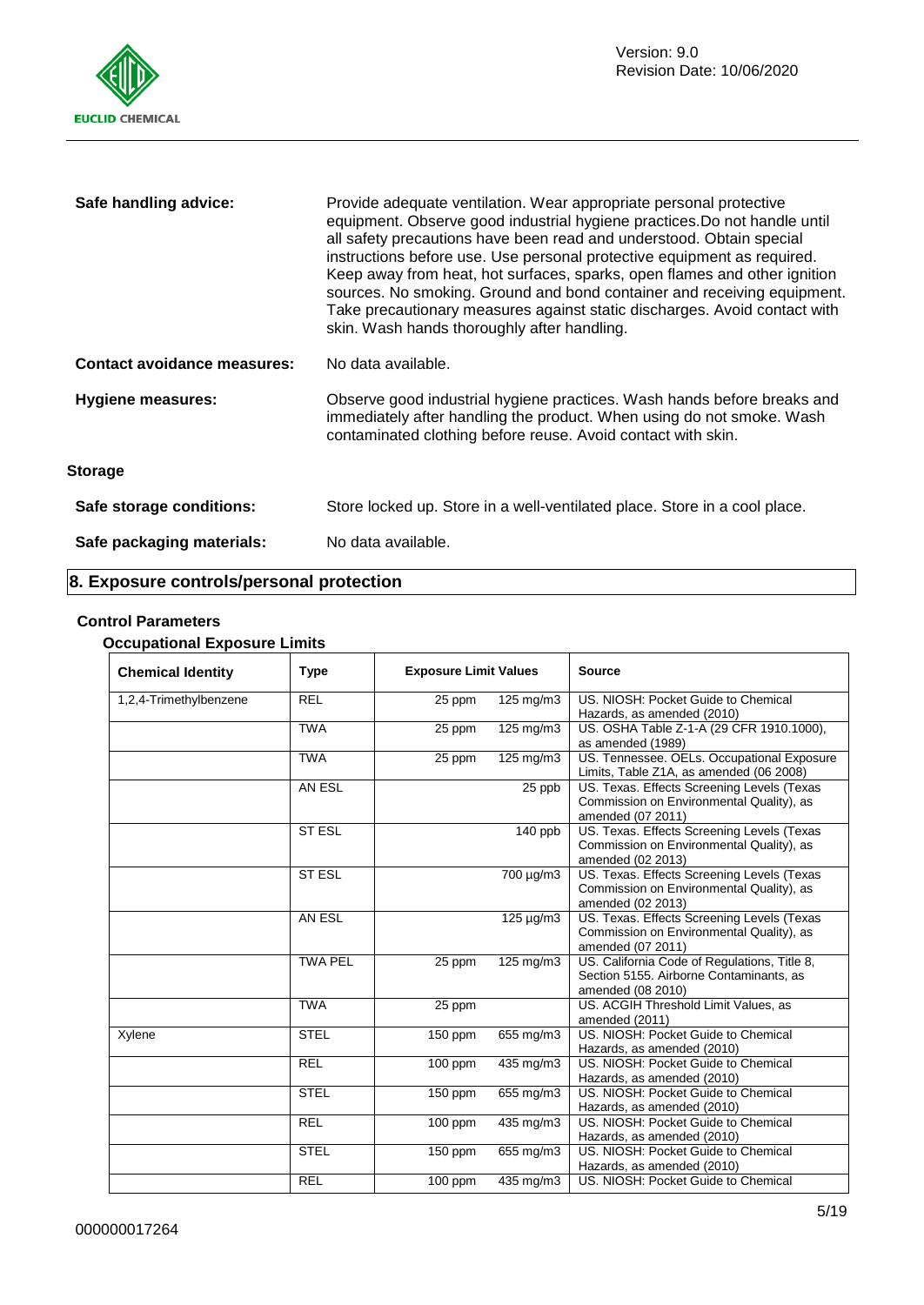

|                           |                |           |                       | Hazards, as amended (2010)                                                                                   |
|---------------------------|----------------|-----------|-----------------------|--------------------------------------------------------------------------------------------------------------|
|                           | <b>STEL</b>    | 150 ppm   | 655 mg/m3             | US. OSHA Table Z-1-A (29 CFR 1910.1000),<br>as amended (1989)                                                |
|                           | <b>TWA</b>     | 100 ppm   | 435 mg/m3             | US. OSHA Table Z-1-A (29 CFR 1910.1000),<br>as amended (1989)                                                |
|                           | <b>TWA</b>     | $100$ ppm | 435 mg/m3             | US. Tennessee. OELs. Occupational Exposure<br>Limits, Table Z1A, as amended (06 2008)                        |
|                           | <b>STEL</b>    | 150 ppm   | 655 mg/m3             | US. Tennessee. OELs. Occupational Exposure<br>Limits, Table Z1A, as amended (06 2008)                        |
|                           | ST ESL         |           | 350 µg/m3             | US. Texas. Effects Screening Levels (Texas<br>Commission on Environmental Quality), as<br>amended (07 2011)  |
|                           | ST ESL         |           | $\overline{80}$ ppb   | US. Texas. Effects Screening Levels (Texas<br>Commission on Environmental Quality), as<br>amended (07 2011)  |
|                           | AN ESL         |           | 42 ppb                | US. Texas. Effects Screening Levels (Texas<br>Commission on Environmental Quality), as<br>amended (07 2011)  |
|                           | AN ESL         |           | 180 µg/m3             | US. Texas. Effects Screening Levels (Texas<br>Commission on Environmental Quality), as<br>amended (07 2011)  |
|                           | <b>STEL</b>    | 150 ppm   | 655 mg/m3             | US. California Code of Regulations, Title 8,<br>Section 5155. Airborne Contaminants, as<br>amended (08 2010) |
|                           | Ceiling        | 300 ppm   |                       | US. California Code of Regulations, Title 8,<br>Section 5155. Airborne Contaminants, as<br>amended (08 2010) |
|                           | <b>TWA PEL</b> | 100 ppm   | 435 mg/m3             | US. California Code of Regulations, Title 8,<br>Section 5155. Airborne Contaminants, as<br>amended (08 2010) |
|                           | <b>TWA</b>     | 100 ppm   |                       | US. ACGIH Threshold Limit Values, as<br>amended (2011)                                                       |
|                           | <b>STEL</b>    | 150 ppm   |                       | US. ACGIH Threshold Limit Values, as<br>amended (2011)                                                       |
|                           | PEL            | 100 ppm   | 435 mg/m3             | US. OSHA Table Z-1 Limits for Air<br>Contaminants (29 CFR 1910.1000), as<br>amended (02 2006)                |
| Cumene                    | <b>TWA</b>     | 50 ppm    |                       | US. ACGIH Threshold Limit Values, as<br>amended (2011)                                                       |
|                           | PEL            | 50 ppm    | 245 mg/m3             | US. OSHA Table Z-1 Limits for Air<br>Contaminants (29 CFR 1910.1000), as<br>amended (02 2006)                |
| <b>Tert-Butyl Acetate</b> | <b>TWA</b>     | 50 ppm    |                       | US. ACGIH Threshold Limit Values, as<br>amended (03 2016)                                                    |
|                           | <b>STEL</b>    | 150 ppm   |                       | US. ACGIH Threshold Limit Values, as<br>amended (03 2016)                                                    |
|                           | PEL            | $200$ ppm | 950 mg/m3             | US. OSHA Table Z-1 Limits for Air<br>Contaminants (29 CFR 1910.1000), as<br>amended (02 2006)                |
| Acetone                   | <b>TWA</b>     | 250 ppm   |                       | US. ACGIH Threshold Limit Values, as<br>amended (03 2015)                                                    |
|                           | <b>STEL</b>    | 500 ppm   |                       | US. ACGIH Threshold Limit Values, as<br>amended (03 2015)                                                    |
|                           | PEL            |           | 1,000 ppm 2,400 mg/m3 | US. OSHA Table Z-1 Limits for Air<br>Contaminants (29 CFR 1910.1000), as<br>amended (02 2006)                |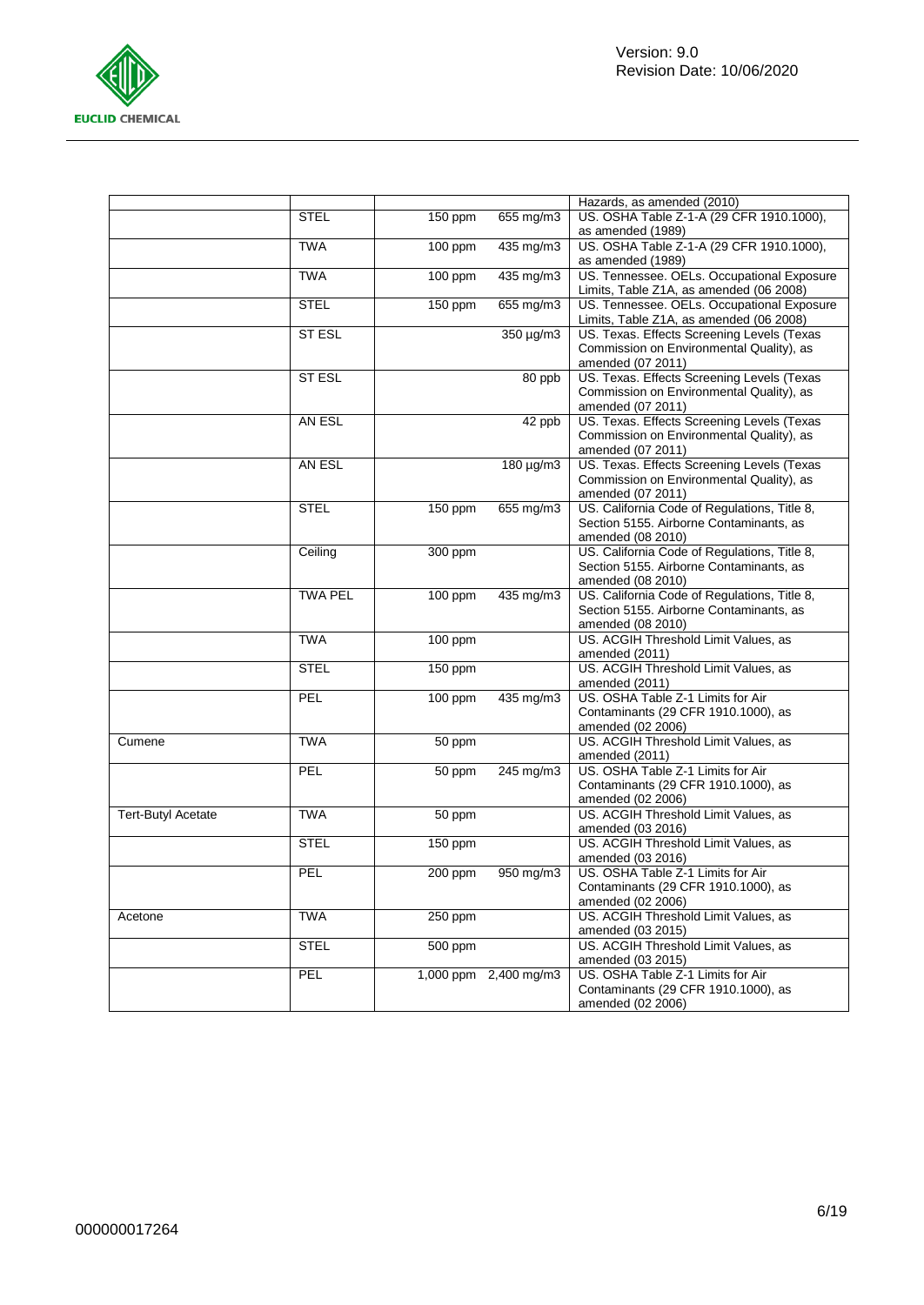

| <b>Chemical name</b>   | <b>Type</b> | <b>Exposure Limit Values</b> |                         | Source                                                                                                                                                                 |
|------------------------|-------------|------------------------------|-------------------------|------------------------------------------------------------------------------------------------------------------------------------------------------------------------|
| 1,2,4-Trimethylbenzene | TWA         | 25 ppm                       | 123 mg/m3               | Canada. Alberta OELs (Occupational Health &<br>Safety Code, Schedule 1, Table 2), as<br>amended (07 2009)                                                              |
| 1,2,4-Trimethylbenzene | <b>TWA</b>  | 25 ppm                       |                         | Canada. British Columbia OELs. (Occupational<br>Exposure Limits for Chemical Substances,<br>Occupational Health and Safety Regulation<br>296/97, as amended) (07 2007) |
| 1,2,4-Trimethylbenzene | <b>TWA</b>  | 25 ppm                       |                         | Canada. Ontario OELs. (Control of Exposure to<br>Biological or Chemical Agents), as amended<br>(11 2010)                                                               |
| 1,2,4-Trimethylbenzene | <b>TWA</b>  | 25 ppm                       | 123 mg/m3               | Canada. Quebec OELs. (Ministry of Labor -<br>Regulation respecting occupational health and<br>safety), as amended (09 2017)                                            |
| Diisodecyl phthalate   | <b>TWA</b>  |                              | $5 \text{ mg/m}$        | Canada. Ontario OELs. (Control of Exposure to<br>Biological or Chemical Agents), as amended<br>(11 2010)                                                               |
| Xylene                 | <b>TWA</b>  | 100 ppm                      | 434 mg/m3               | Canada. Alberta OELs (Occupational Health &<br>Safety Code, Schedule 1, Table 2), as<br>amended (07 2009)                                                              |
|                        | <b>STEL</b> | 150 ppm                      | 651 mg/m3               | Canada. Alberta OELs (Occupational Health &<br>Safety Code, Schedule 1, Table 2), as<br>amended (07 2009)                                                              |
| Xylene                 | <b>TWA</b>  | 100 ppm                      |                         | Canada. British Columbia OELs. (Occupational<br>Exposure Limits for Chemical Substances,<br>Occupational Health and Safety Regulation<br>296/97, as amended) (07 2007) |
|                        | <b>STEL</b> | 150 ppm                      |                         | Canada. British Columbia OELs. (Occupational<br>Exposure Limits for Chemical Substances,<br>Occupational Health and Safety Regulation<br>296/97, as amended) (07 2007) |
| Xylene                 | <b>TWA</b>  | $100$ ppm                    |                         | Canada. Ontario OELs. (Control of Exposure to<br>Biological or Chemical Agents), as amended<br>(112010)                                                                |
|                        | <b>STEL</b> | 150 ppm                      |                         | Canada. Ontario OELs. (Control of Exposure to<br>Biological or Chemical Agents), as amended<br>(112010)                                                                |
| Xylene                 | STEL        | 150 ppm                      | 651 mg/m3               | Canada. Quebec OELs. (Ministry of Labor -<br>Regulation respecting occupational health and<br>safety), as amended (09 2017)                                            |
|                        | <b>TWA</b>  | 100 ppm                      | 434 mg/m3               | Canada. Quebec OELs. (Ministry of Labor -<br>Regulation respecting occupational health and<br>safety), as amended (09 2017)                                            |
| Cumene                 | STEL        | 75 ppm                       |                         | Canada. British Columbia OELs. (Occupational<br>Exposure Limits for Chemical Substances,<br>Occupational Health and Safety Regulation<br>296/97, as amended) (07 2007) |
|                        | <b>TWA</b>  | 25 ppm                       |                         | Canada. British Columbia OELs. (Occupational<br>Exposure Limits for Chemical Substances,<br>Occupational Health and Safety Regulation<br>296/97, as amended) (07 2007) |
| Cumene                 | <b>TWA</b>  | 50 ppm                       |                         | Canada. Ontario OELs. (Control of Exposure to<br>Biological or Chemical Agents), as amended<br>(11 2010)                                                               |
| Cumene                 | <b>TWA</b>  | 50 ppm                       | $\overline{2}$ 46 mg/m3 | Canada. Quebec OELs. (Ministry of Labor -<br>Regulation respecting occupational health and<br>safety), as amended (09 2017)                                            |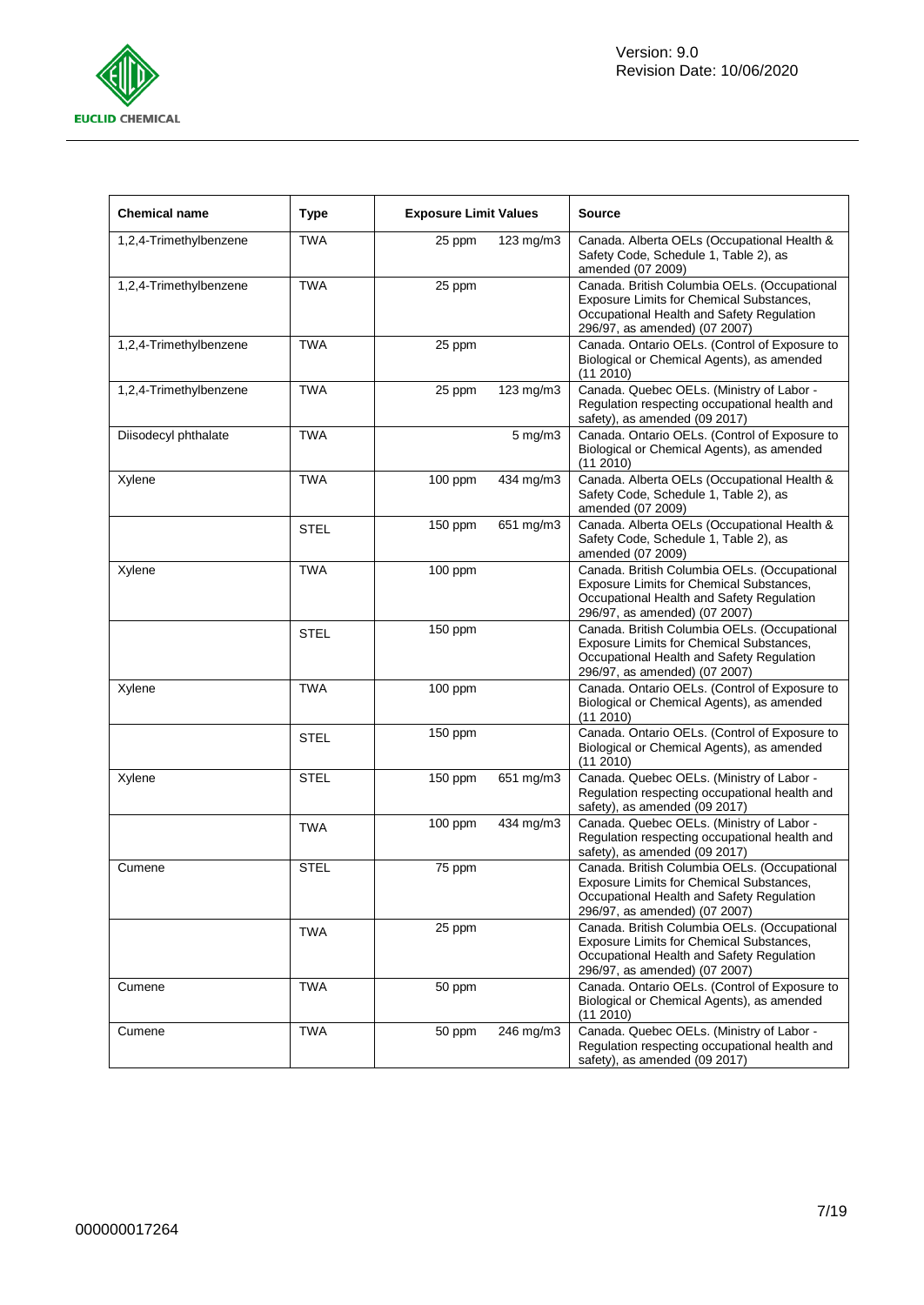

| <b>Chemical name</b>   | <b>Type</b> | <b>Exposure Limit Values</b> |                  | <b>Source</b>                                                                                                                                                          |
|------------------------|-------------|------------------------------|------------------|------------------------------------------------------------------------------------------------------------------------------------------------------------------------|
| 1,2,4-Trimethylbenzene | <b>TWA</b>  | 25 ppm                       | 123 mg/m3        | Canada. Alberta OELs (Occupational Health &<br>Safety Code, Schedule 1, Table 2), as<br>amended (07 2009)                                                              |
| 1,2,4-Trimethylbenzene | <b>TWA</b>  | 25 ppm                       |                  | Canada. British Columbia OELs. (Occupational<br>Exposure Limits for Chemical Substances,<br>Occupational Health and Safety Regulation<br>296/97, as amended) (07 2007) |
| 1,2,4-Trimethylbenzene | <b>TWA</b>  | 25 ppm                       |                  | Canada. Ontario OELs. (Control of Exposure to<br>Biological or Chemical Agents), as amended<br>(11 2010)                                                               |
| 1,2,4-Trimethylbenzene | <b>TWA</b>  | 25 ppm                       | 123 mg/m3        | Canada. Quebec OELs. (Ministry of Labor -<br>Regulation respecting occupational health and<br>safety), as amended (09 2017)                                            |
| Diisodecyl phthalate   | <b>TWA</b>  |                              | $5 \text{ mg/m}$ | Canada. Ontario OELs. (Control of Exposure to<br>Biological or Chemical Agents), as amended<br>(112010)                                                                |
| Xylene                 | <b>TWA</b>  | $100$ ppm                    | 434 mg/m3        | Canada. Alberta OELs (Occupational Health &<br>Safety Code, Schedule 1, Table 2), as<br>amended (07 2009)                                                              |
|                        | <b>STEL</b> | 150 ppm                      | 651 mg/m3        | Canada. Alberta OELs (Occupational Health &<br>Safety Code, Schedule 1, Table 2), as<br>amended (07 2009)                                                              |
| Xylene                 | <b>TWA</b>  | 100 ppm                      |                  | Canada. British Columbia OELs. (Occupational<br>Exposure Limits for Chemical Substances,<br>Occupational Health and Safety Regulation<br>296/97, as amended) (07 2007) |
|                        | <b>STEL</b> | $150$ ppm                    |                  | Canada. British Columbia OELs. (Occupational<br>Exposure Limits for Chemical Substances,<br>Occupational Health and Safety Regulation<br>296/97, as amended) (07 2007) |
| Xylene                 | <b>TWA</b>  | $100$ ppm                    |                  | Canada. Ontario OELs. (Control of Exposure to<br>Biological or Chemical Agents), as amended<br>(11 2010)                                                               |
|                        | <b>STEL</b> | 150 ppm                      |                  | Canada. Ontario OELs. (Control of Exposure to<br>Biological or Chemical Agents), as amended<br>$(11\ 2010)$                                                            |
| Xylene                 | <b>STEL</b> | 150 ppm                      | 651 mg/m3        | Canada. Quebec OELs. (Ministry of Labor -<br>Regulation respecting occupational health and<br>safety), as amended (09 2017)                                            |
|                        | <b>TWA</b>  | $100$ ppm                    | 434 mg/m3        | Canada. Quebec OELs. (Ministry of Labor -<br>Regulation respecting occupational health and<br>safety), as amended (09 2017)                                            |
| Cumene                 | <b>STEL</b> | 75 ppm                       |                  | Canada. British Columbia OELs. (Occupational<br>Exposure Limits for Chemical Substances,<br>Occupational Health and Safety Regulation<br>296/97, as amended) (07 2007) |
|                        | <b>TWA</b>  | 25 ppm                       |                  | Canada. British Columbia OELs. (Occupational<br>Exposure Limits for Chemical Substances,<br>Occupational Health and Safety Regulation<br>296/97, as amended) (07 2007) |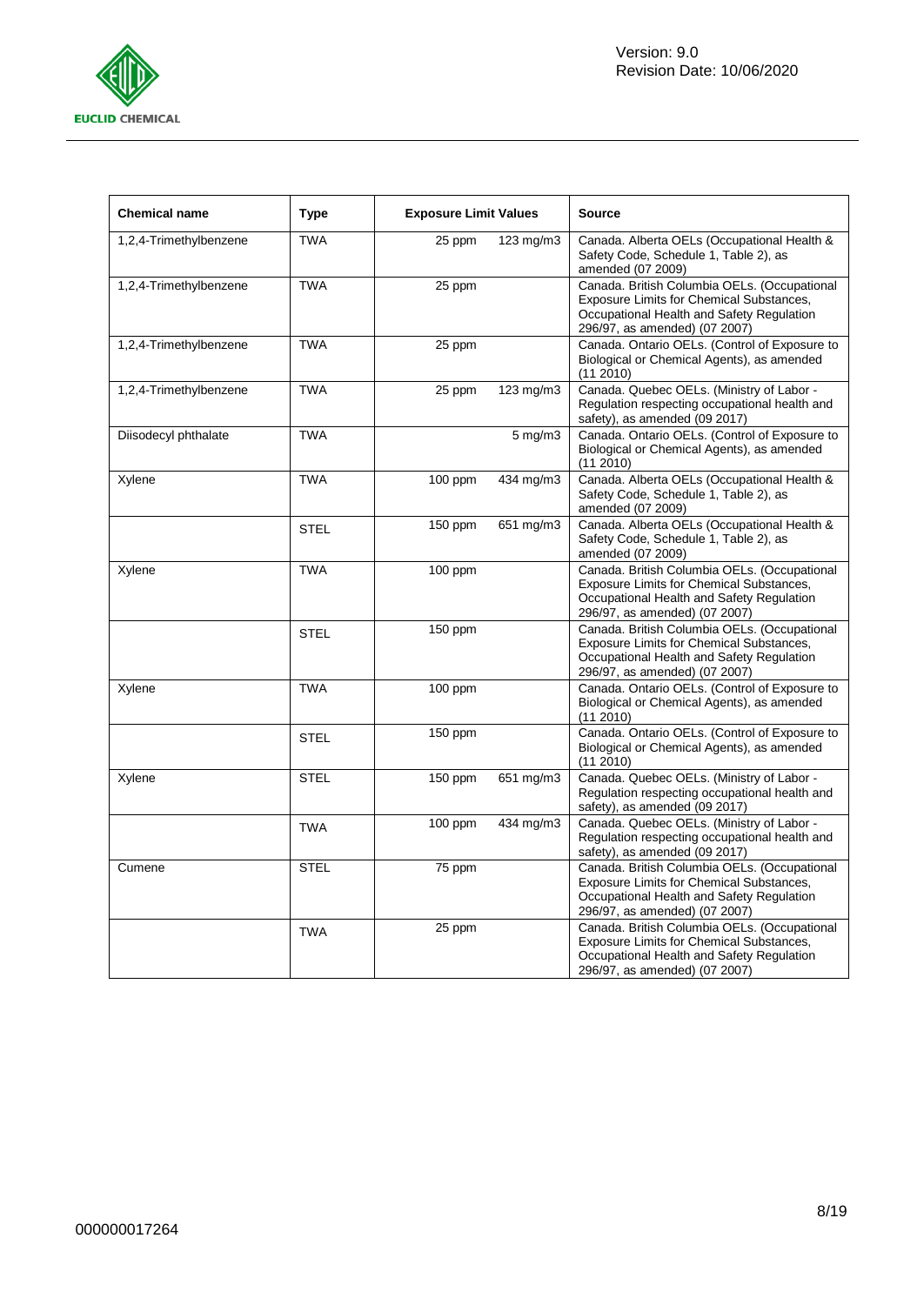

| Cumene                    | <b>TWA</b>  | 50 ppm  |                       | Canada. Ontario OELs. (Control of Exposure to<br>Biological or Chemical Agents), as amended<br>(11 2010)                                                               |
|---------------------------|-------------|---------|-----------------------|------------------------------------------------------------------------------------------------------------------------------------------------------------------------|
| Cumene                    | <b>TWA</b>  | 50 ppm  | 246 mg/m3             | Canada. Quebec OELs. (Ministry of Labor -<br>Regulation respecting occupational health and<br>safety), as amended (09 2017)                                            |
| <b>Tert-Butyl Acetate</b> | <b>TWA</b>  | 200 ppm |                       | Canada. British Columbia OELs. (Occupational<br>Exposure Limits for Chemical Substances,<br>Occupational Health and Safety Regulation<br>296/97, as amended) (07 2007) |
| <b>Tert-Butyl Acetate</b> | <b>TWA</b>  | 200 ppm |                       | Canada. Ontario OELs. (Control of Exposure to<br>Biological or Chemical Agents), as amended<br>(112010)                                                                |
| <b>Tert-Butyl Acetate</b> | <b>TWA</b>  | 200 ppm | 950 mg/m3             | Canada. Quebec OELs. (Ministry of Labor -<br>Regulation respecting occupational health and<br>safety), as amended (09 2017)                                            |
| Acetone                   | <b>STEL</b> | 500 ppm |                       | Canada. British Columbia OELs. (Occupational<br>Exposure Limits for Chemical Substances,<br>Occupational Health and Safety Regulation<br>296/97, as amended) (07 2007) |
|                           | <b>TWA</b>  | 250 ppm |                       | Canada. British Columbia OELs. (Occupational<br>Exposure Limits for Chemical Substances,<br>Occupational Health and Safety Regulation<br>296/97, as amended) (07 2007) |
| Acetone                   | <b>TWA</b>  |         | 500 ppm 1,190 mg/m3   | Canada. Quebec OELs. (Ministry of Labor -<br>Regulation respecting occupational health and<br>safety), as amended (09 2017)                                            |
|                           | <b>STEL</b> |         | 1,000 ppm 2,380 mg/m3 | Canada. Quebec OELs. (Ministry of Labor -<br>Regulation respecting occupational health and<br>safety), as amended (09 2017)                                            |
| Acetone                   | <b>TWA</b>  | 250 ppm |                       | Canada. Ontario OELs. (Control of Exposure to<br>Biological or Chemical Agents), as amended<br>(08 2017)                                                               |
|                           | <b>STEL</b> | 500 ppm |                       | Canada. Ontario OELs. (Control of Exposure to<br>Biological or Chemical Agents), as amended<br>(082017)                                                                |
| Methanol                  | <b>STEL</b> | 250 ppm |                       | Canada. British Columbia OELs. (Occupational<br>Exposure Limits for Chemical Substances,<br>Occupational Health and Safety Regulation<br>296/97, as amended) (07 2007) |
|                           | <b>TWA</b>  | 200 ppm |                       | Canada. British Columbia OELs. (Occupational<br>Exposure Limits for Chemical Substances,<br>Occupational Health and Safety Regulation<br>296/97, as amended) (07 2007) |
| Methanol                  | <b>STEL</b> | 250 ppm |                       | Canada. Ontario OELs. (Control of Exposure to<br>Biological or Chemical Agents), as amended<br>$(11\ 2010)$                                                            |
|                           | <b>TWA</b>  | 200 ppm |                       | Canada. Ontario OELs. (Control of Exposure to<br>Biological or Chemical Agents), as amended<br>(11 2010)                                                               |
| Methanol                  | <b>STEL</b> | 250 ppm | 328 mg/m3             | Canada. Quebec OELs. (Ministry of Labor -<br>Regulation respecting occupational health and<br>safety), as amended (09 2017)                                            |
|                           | TWA         | 200 ppm | 262 mg/m3             | Canada. Quebec OELs. (Ministry of Labor -<br>Regulation respecting occupational health and<br>safety), as amended (09 2017)                                            |
| <b>Tert-Butyl Alcohol</b> | <b>TWA</b>  | 100 ppm |                       | Canada. British Columbia OELs. (Occupational<br>Exposure Limits for Chemical Substances,<br>Occupational Health and Safety Regulation<br>296/97, as amended) (07 2007) |
| <b>Tert-Butyl Alcohol</b> | <b>TWA</b>  | 100 ppm |                       | Canada. Ontario OELs. (Control of Exposure to<br>Biological or Chemical Agents), as amended<br>(11 2010)                                                               |
| <b>Tert-Butyl Alcohol</b> | <b>TWA</b>  | 100 ppm | 303 mg/m3             | Canada. Quebec OELs. (Ministry of Labor -<br>Regulation respecting occupational health and<br>safety), as amended (09 2017)                                            |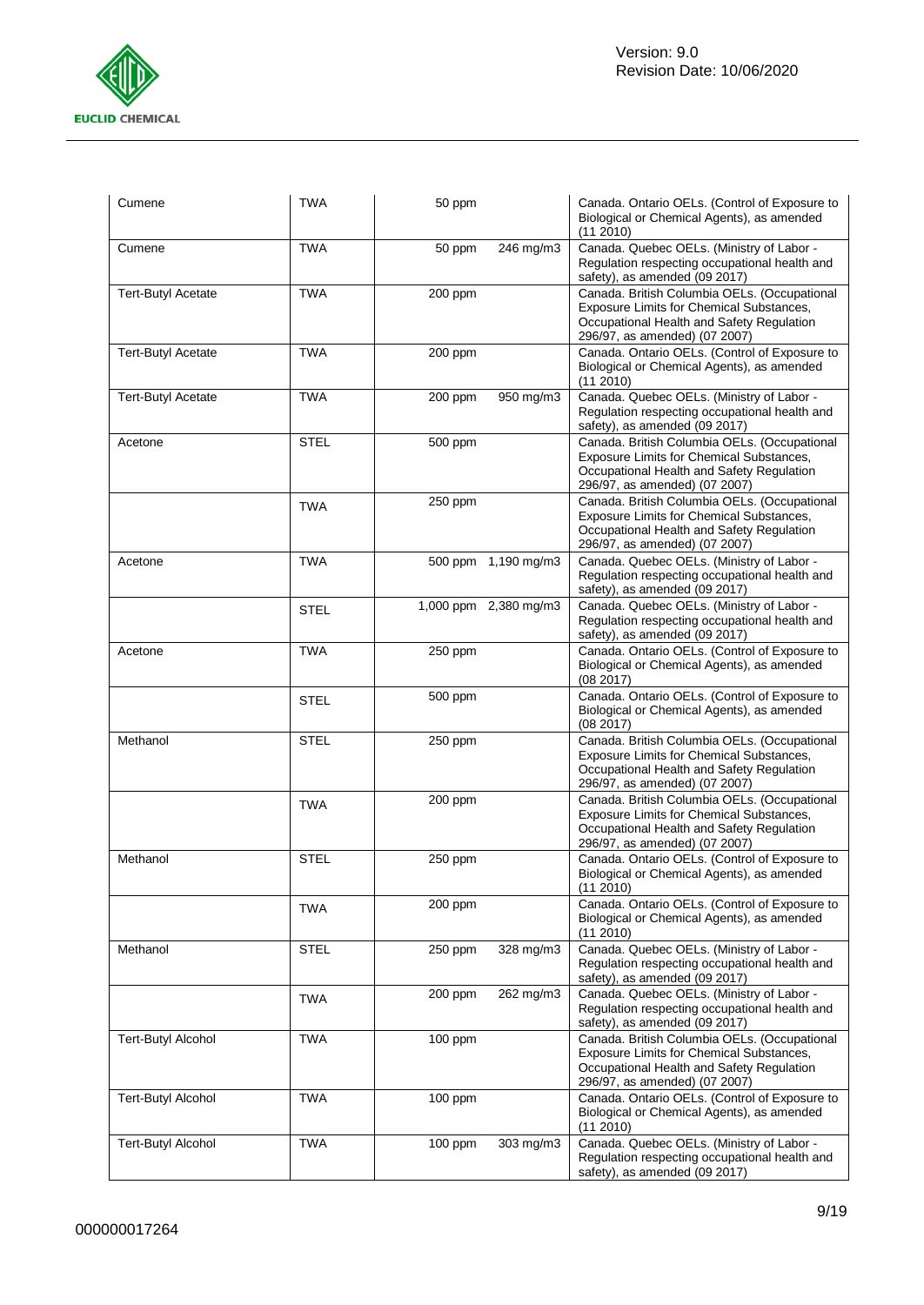

# **Biological Limit Values**

| <b>Chemical Identity</b>                          |                                                                | <b>Exposure Limit Values</b>                                                                                                                                                                                                         | <b>Source</b>              |  |  |  |
|---------------------------------------------------|----------------------------------------------------------------|--------------------------------------------------------------------------------------------------------------------------------------------------------------------------------------------------------------------------------------|----------------------------|--|--|--|
|                                                   | Xylene (Methylhippuric acids:<br>Sampling time: End of shift.) | 1.5 g/g (Creatinine in urine)                                                                                                                                                                                                        | ACGIH BEI (03 2013)        |  |  |  |
|                                                   | Acetone (acetone: Sampling<br>time: End of shift.)             | 25 mg/l (Urine)                                                                                                                                                                                                                      | <b>ACGIH BEI (03 2015)</b> |  |  |  |
| <b>Appropriate Engineering</b><br><b>Controls</b> |                                                                | Observe good industrial hygiene practices. Observe occupational exposure<br>limits and minimize the risk of inhalation of vapors and mist. Mechanical<br>ventilation or local exhaust ventilation may be required.                   |                            |  |  |  |
|                                                   |                                                                | Individual protection measures, such as personal protective equipment                                                                                                                                                                |                            |  |  |  |
| <b>Eye/face protection:</b>                       |                                                                | Wear safety glasses with side shields (or goggles).                                                                                                                                                                                  |                            |  |  |  |
|                                                   | <b>Skin Protection</b>                                         |                                                                                                                                                                                                                                      |                            |  |  |  |
| <b>Hand Protection:</b>                           |                                                                | Additional Information: Use suitable protective gloves if risk of skin contact.                                                                                                                                                      |                            |  |  |  |
| <b>Skin and Body Protection:</b>                  |                                                                | Wear suitable protective clothing. Wear chemical-resistant gloves,<br>footwear, and protective clothing appropriate for the risk of exposure.<br>Contact health and safety professional or manufacturer for specific<br>information. |                            |  |  |  |
| <b>Respiratory Protection:</b>                    |                                                                | In case of inadequate ventilation use suitable respirator. Seek advice from<br>local supervisor.                                                                                                                                     |                            |  |  |  |
| Hygiene measures:                                 |                                                                | Observe good industrial hygiene practices. Wash hands before breaks and<br>immediately after handling the product. When using do not smoke. Wash<br>contaminated clothing before reuse. Avoid contact with skin.                     |                            |  |  |  |

# **9. Physical and chemical properties**

| Appearance                                            |                         |
|-------------------------------------------------------|-------------------------|
| <b>Physical state:</b>                                | liquid                  |
| Form:                                                 | liquid                  |
| Color:                                                | Colorless               |
| Odor:                                                 | Mild petroleum/solvent  |
| Odor threshold:                                       | No data available.      |
| pH:                                                   | No data available.      |
| Melting point/freezing point:                         | No data available.      |
| Initial boiling point and boiling range:              | $>$ 35 °C $>$ 95 °F     |
| <b>Flash Point:</b>                                   | 17 °C 63 °F(Closed Cup) |
| <b>Evaporation rate:</b>                              | Slower than Ether       |
| Flammability (solid, gas):                            | No                      |
| Upper/lower limit on flammability or explosive limits |                         |
| Flammability limit - upper (%):                       | No data available.      |
| Flammability limit - lower (%):                       | No data available.      |
| <b>Explosive limit - upper:</b>                       | No data available.      |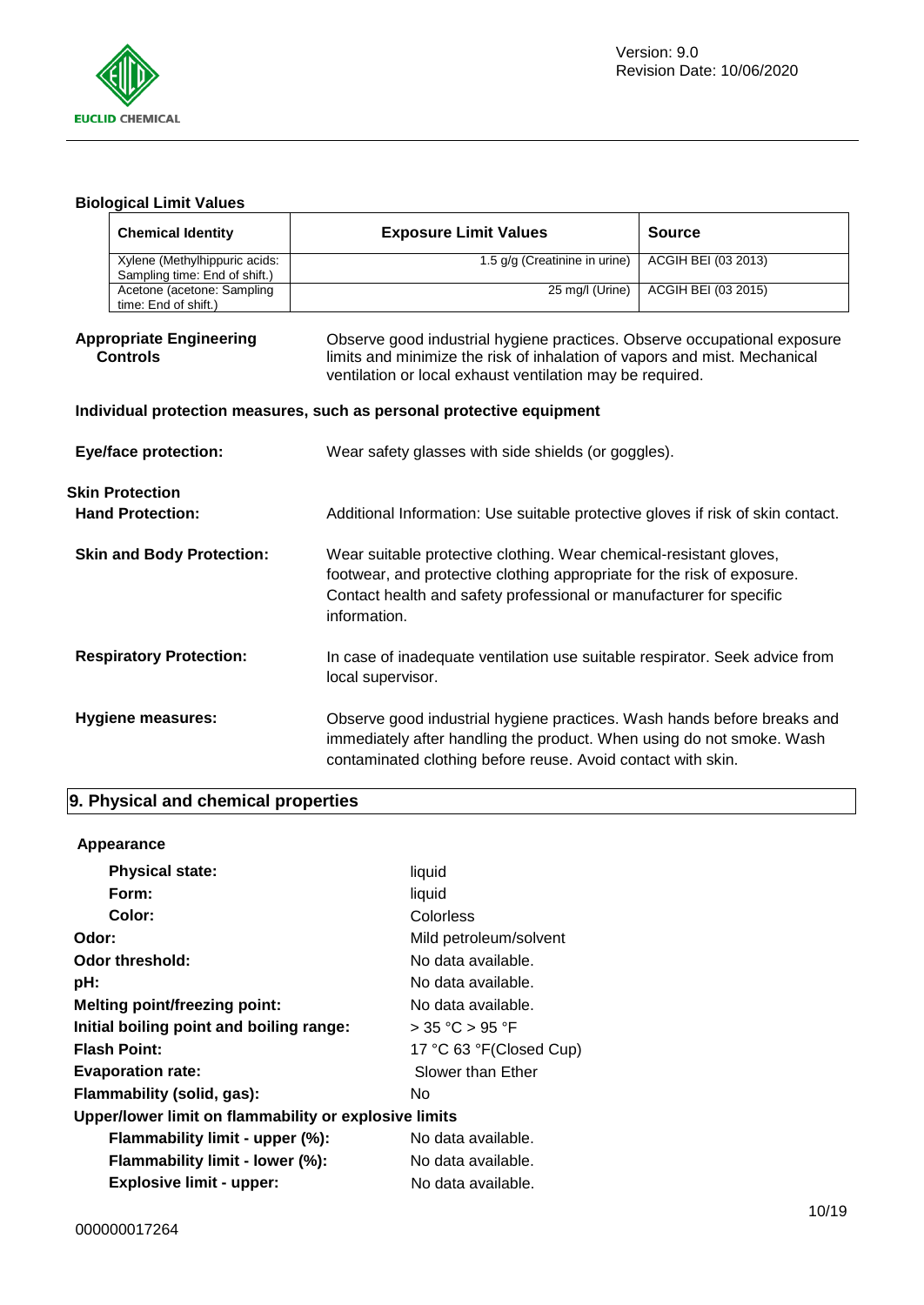

| <b>Explosive limit - lower:</b>          | No data available.                                                                             |
|------------------------------------------|------------------------------------------------------------------------------------------------|
| Vapor pressure:                          | No data available.                                                                             |
| Vapor density:                           | Vapors are heavier than air and may travel along the floor and<br>in the bottom of containers. |
| <b>Relative density:</b>                 | 1.034                                                                                          |
| Solubility(ies)                          |                                                                                                |
| <b>Solubility in water:</b>              | Practically Insoluble                                                                          |
| Solubility (other):                      | No data available.                                                                             |
| Partition coefficient (n-octanol/water): | No data available.                                                                             |
| Auto-ignition temperature:               | No data available.                                                                             |
| Decomposition temperature:               | No data available.                                                                             |
| <b>Viscosity:</b>                        | No data available.                                                                             |

# **10. Stability and reactivity**

| <b>Reactivity:</b>                                 | No data available.                                                                                              |
|----------------------------------------------------|-----------------------------------------------------------------------------------------------------------------|
| <b>Chemical Stability:</b>                         | Material is stable under normal conditions.                                                                     |
| <b>Possibility of hazardous</b><br>reactions:      | No data available.                                                                                              |
| Conditions to avoid:                               | Heat, sparks, flames.                                                                                           |
| <b>Incompatible Materials:</b>                     | Strong acids. Avoid contact with oxidizing agents (e.g. nitric acid, peroxides<br>and chromates). Strong bases. |
| <b>Hazardous Decomposition</b><br><b>Products:</b> | Thermal decomposition or combustion may liberate carbon oxides and<br>other toxic gases or vapors.              |

# **11. Toxicological information**

### **Information on likely routes of exposure**

| Inhalation:          | In high concentrations, vapors, fumes or mists may irritate nose, throat and<br>mucus membranes. |
|----------------------|--------------------------------------------------------------------------------------------------|
| <b>Skin Contact:</b> | May be harmful in contact with skin. Causes skin irritation.                                     |
| Eye contact:         | Eye contact is possible and should be avoided.                                                   |
| Ingestion:           | May be ingested by accident. Ingestion may cause irritation and malaise.                         |

### **Symptoms related to the physical, chemical and toxicological characteristics**

| Inhalation:          | No data available. |
|----------------------|--------------------|
| <b>Skin Contact:</b> | No data available. |
| Eye contact:         | No data available. |
| Ingestion:           | No data available. |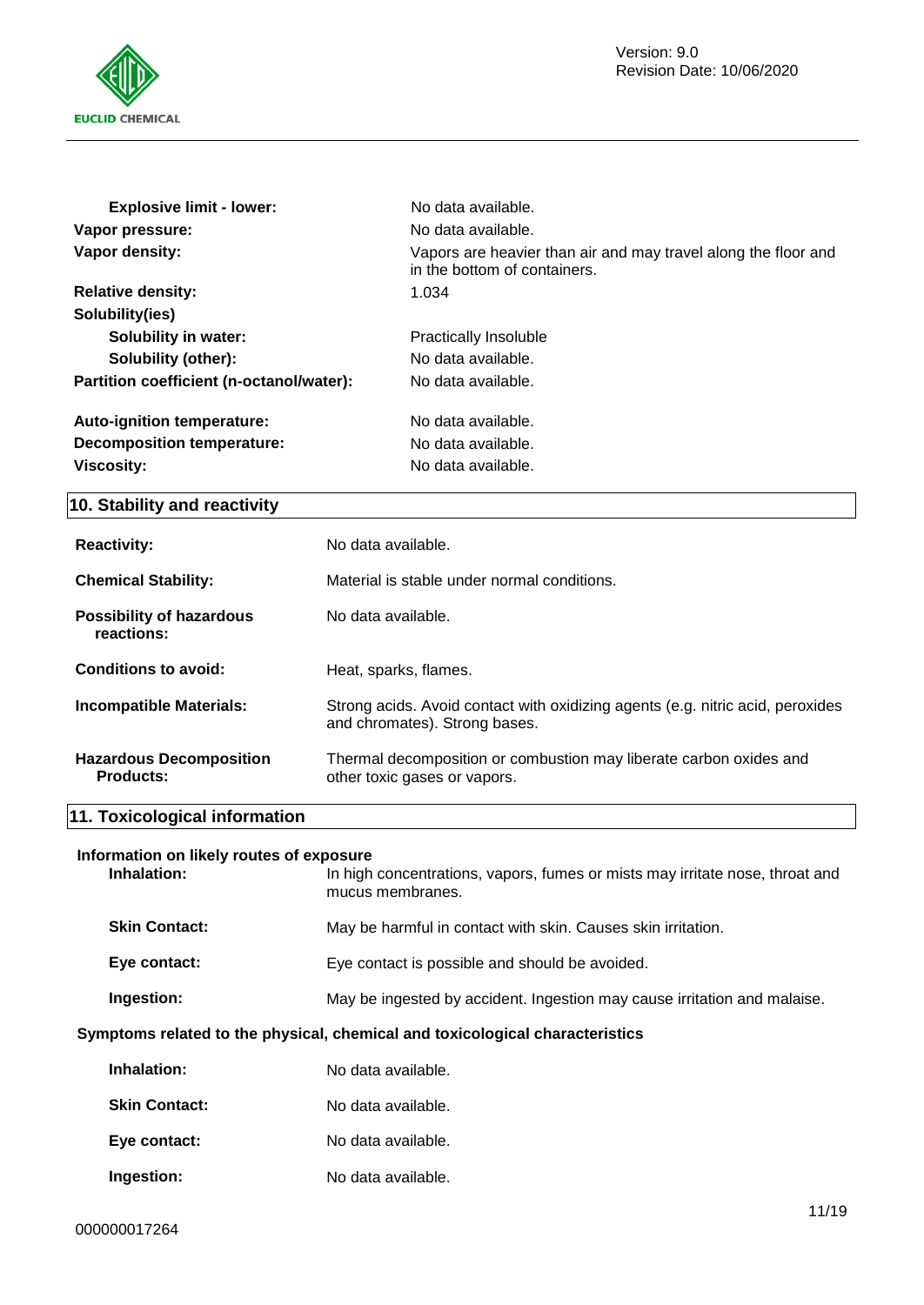

### **Information on toxicological effects**

### **Acute toxicity (list all possible routes of exposure)**

| Oral<br><b>Product:</b>                                      | ATEmix: 86,942.69 mg/kg                 |
|--------------------------------------------------------------|-----------------------------------------|
| Dermal<br><b>Product:</b>                                    | ATEmix: 2,768.87 mg/kg                  |
| <b>Inhalation</b><br><b>Product:</b>                         | ATEmix: 13.71 mg/l<br>ATEmix: 1.72 mg/l |
| <b>Repeated dose toxicity</b><br><b>Product:</b>             | No data available.                      |
| <b>Skin Corrosion/Irritation</b><br><b>Product:</b>          | No data available.                      |
| Specified substance(s):<br>Aromatic petroleum<br>distillates | in vivo (Rabbit): Irritating            |
| 1,2,4-Trimethylbenzene                                       | in vivo (Rabbit): Irritating            |
| Cumene                                                       | in vivo (Rabbit): Not irritant          |
| Xylene                                                       | in vivo (Rabbit): Moderate irritant     |
| <b>Tert-Butyl Acetate</b>                                    | in vivo (Rabbit): Not irritant          |
| Acetone                                                      | in vivo (Rabbit): Not irritant          |

# **Serious Eye Damage/Eye Irritation**

| <b>Product:</b><br>Specified substance(s): | No data available.                    |  |  |
|--------------------------------------------|---------------------------------------|--|--|
| Aromatic petroleum<br>distillates          | Rabbit, 24 - 72 hrs: Not irritating   |  |  |
| 1,2,4-Trimethylbenzene                     | Rabbit, 30 min: Not irritating        |  |  |
| Cumene                                     | Rabbit, 24 hrs: Not irritating        |  |  |
| Xylene                                     | Rabbit, 24 hrs: Moderately irritating |  |  |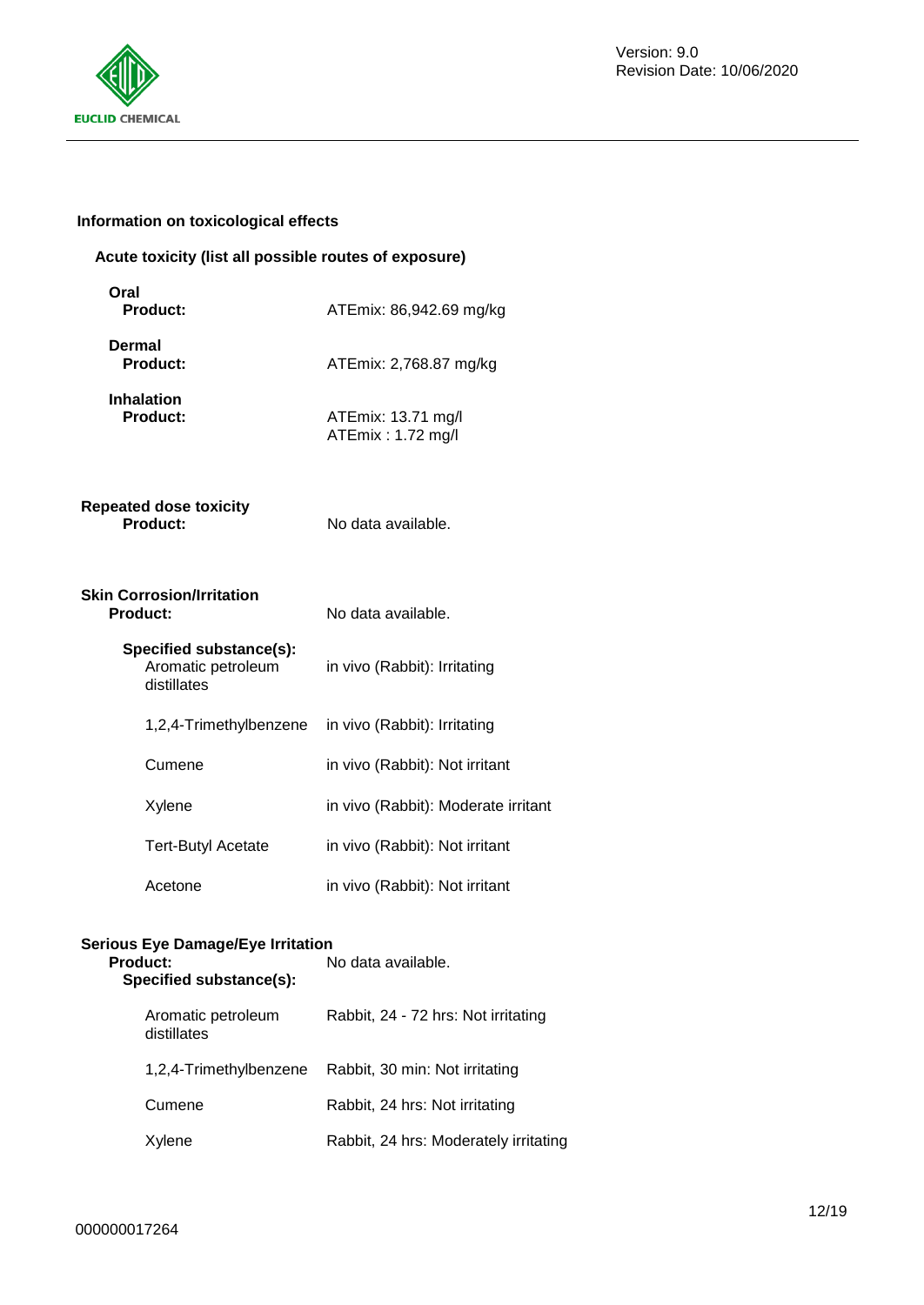

| <b>Tert-Butyl Acetate</b>                                                                                                   | Rabbit, 24 hrs: Not irritating                                                  |  |
|-----------------------------------------------------------------------------------------------------------------------------|---------------------------------------------------------------------------------|--|
| Acetone                                                                                                                     | Irritating                                                                      |  |
| <b>Respiratory or Skin Sensitization</b><br><b>Product:</b>                                                                 | No data available.                                                              |  |
| Carcinogenicity<br><b>Product:</b>                                                                                          | May cause cancer.                                                               |  |
|                                                                                                                             | IARC Monographs on the Evaluation of Carcinogenic Risks to Humans:              |  |
| Cumene                                                                                                                      | Overall evaluation: Possibly carcinogenic to humans.                            |  |
| US. National Toxicology Program (NTP) Report on Carcinogens:<br>Reasonably Anticipated to be a Human Carcinogen.<br>Cumene  |                                                                                 |  |
| No carcinogenic components identified                                                                                       | US. OSHA Specifically Regulated Substances (29 CFR 1910.1001-1050), as amended: |  |
| <b>Germ Cell Mutagenicity</b>                                                                                               |                                                                                 |  |
| In vitro<br><b>Product:</b>                                                                                                 | No data available.                                                              |  |
| In vivo<br><b>Product:</b>                                                                                                  | No data available.                                                              |  |
| <b>Reproductive toxicity</b><br><b>Product:</b>                                                                             | No data available.                                                              |  |
| <b>Specific Target Organ Toxicity - Single Exposure</b><br><b>Product:</b><br>No data available.<br>Specified substance(s): |                                                                                 |  |
| Cumene                                                                                                                      | Inhalation - vapor: Category 3 with respiratory tract irritation.               |  |
| <b>Specific Target Organ Toxicity - Repeated Exposure</b><br>No data available.<br><b>Product:</b>                          |                                                                                 |  |
| <b>Aspiration Hazard</b><br><b>Product:</b>                                                                                 | No data available.                                                              |  |
| Other effects:                                                                                                              | No data available.                                                              |  |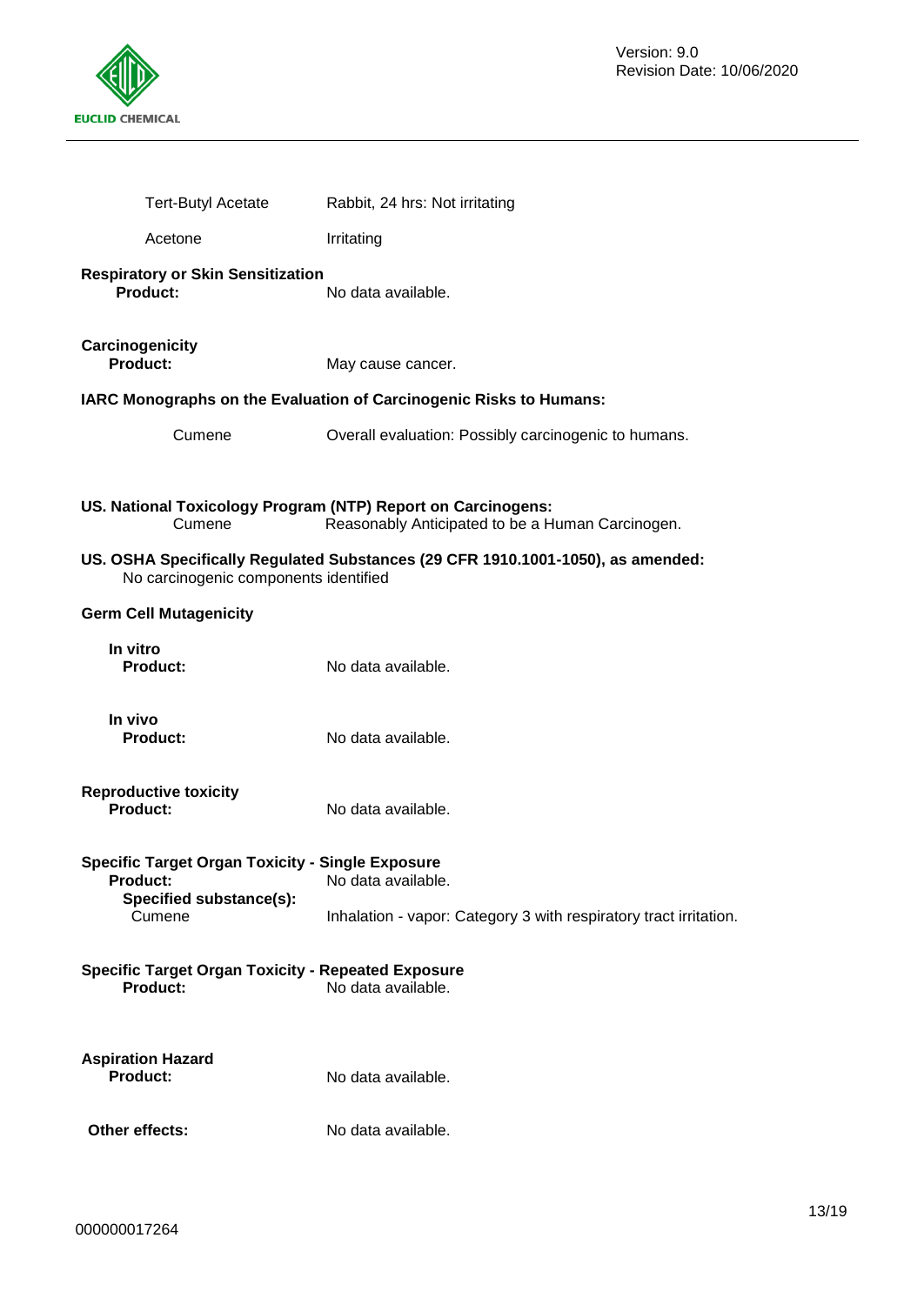

# **12. Ecological information**

### **Ecotoxicity:**

### **Acute hazards to the aquatic environment:**

| <b>Fish</b><br><b>Product:</b>                    | No data available.                                                                  |
|---------------------------------------------------|-------------------------------------------------------------------------------------|
| Specified substance(s):<br>1,2,4-Trimethylbenzene | LC 50 (Fathead minnow (Pimephales promelas), 96 h): 7.19 - 8.28 mg/l<br>Mortality   |
| Diisodecyl phthalate                              | LC 50 (Fathead minnow (Pimephales promelas), 96 h): > 0.47 mg/l Mortality           |
| Cumene                                            | LC 50 (Fathead minnow (Pimephales promelas), 96 h): 6.04 - 6.61 mg/l<br>Mortality   |
| Xylene                                            | LC 50 (Fathead minnow (Pimephales promelas), 96 h): 13.41 mg/l Mortality            |
| <b>Tert-Butyl Acetate</b>                         | LC 50 (Fathead minnow (Pimephales promelas), 96 h): 296 - 362 mg/l<br>Mortality     |
| Acetone                                           | LC 50 (Fathead minnow (Pimephales promelas), 96 h): 5,490 - 7,030 mg/l<br>Mortality |
| <b>Aquatic Invertebrates</b><br><b>Product:</b>   | No data available.                                                                  |
| Specified substance(s):<br>Diisodecyl phthalate   | EC 50 (Opossum shrimp (Americamysis bahia), 96 h): > 0.08 mg/l Mortality            |
| Cumene                                            | LC 50 (Water flea (Daphnia magna), 48 h): 7.9 - 45.1 mg/l Mortality                 |
| Acetone                                           | EC 50 (Water flea (Daphnia magna), 48 h): 10,294 - 17,704 mg/l Intoxication         |
| Chronic hazards to the aquatic environment:       |                                                                                     |
| <b>Fish</b><br><b>Product:</b>                    | No data available.                                                                  |
| <b>Aquatic Invertebrates</b><br><b>Product:</b>   | No data available.                                                                  |
| <b>Toxicity to Aquatic Plants</b><br>Product:     | No data available.                                                                  |
| <b>Persistence and Degradability</b>              |                                                                                     |

# **Biodegradation Product:** No data available.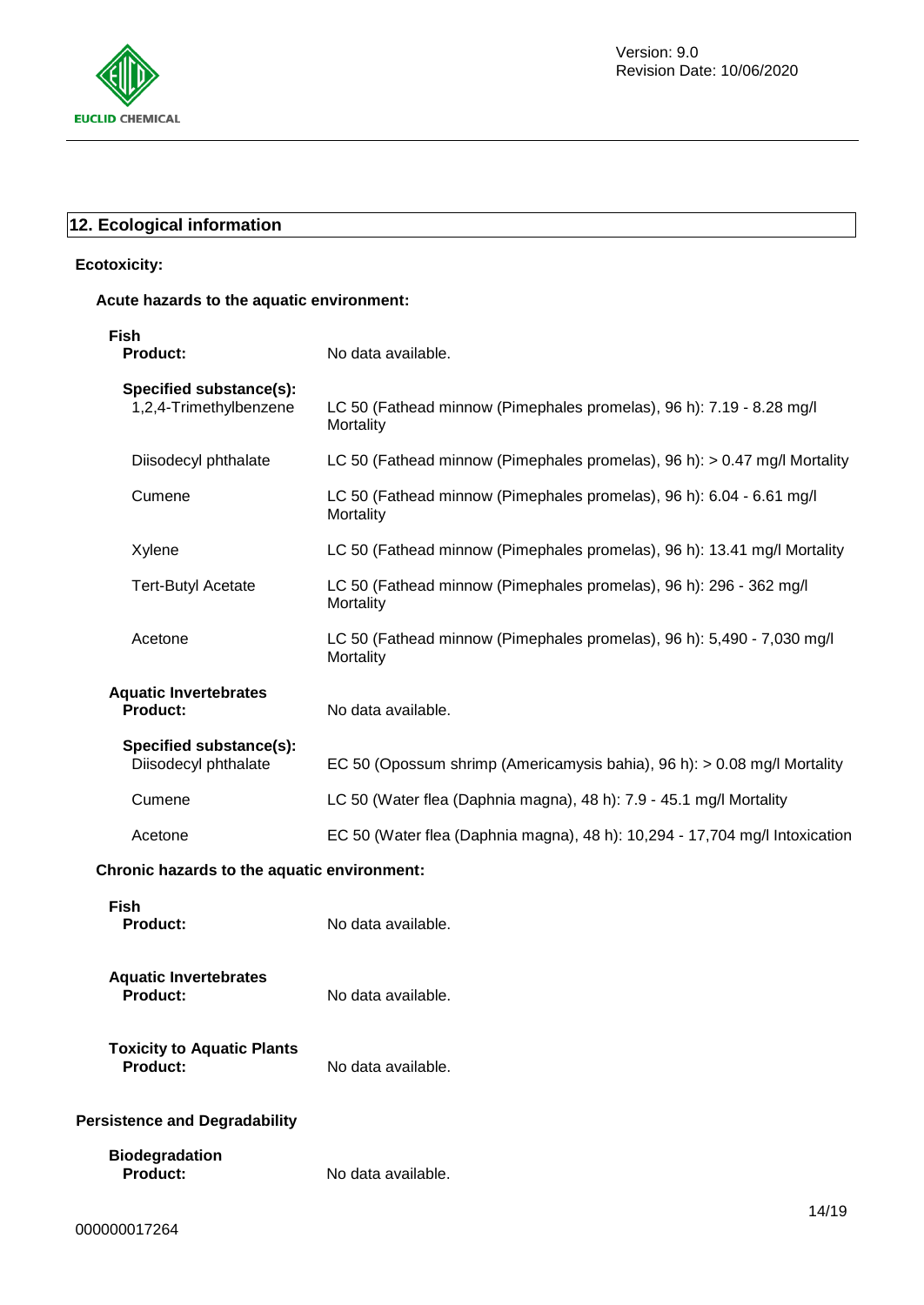

| <b>BOD/COD Ratio</b><br><b>Product:</b>                                                     | No data available.                                 |
|---------------------------------------------------------------------------------------------|----------------------------------------------------|
| <b>Bioaccumulative potential</b><br><b>Bioconcentration Factor (BCF)</b><br><b>Product:</b> | No data available.                                 |
| Partition Coefficient n-octanol / water (log Kow)<br><b>Product:</b><br>No data available.  |                                                    |
| Specified substance(s):<br>Cumene                                                           | Log Kow: 3.66                                      |
| Xylene                                                                                      | Log Kow: 3.12 - 3.20                               |
| <b>Tert-Butyl Acetate</b>                                                                   | Log Kow: 1.76                                      |
| Acetone                                                                                     | Log Kow: -0.24                                     |
| <b>Mobility in soil:</b>                                                                    | No data available.                                 |
| Other adverse effects:                                                                      | Harmful to aquatic life with long lasting effects. |
| 13. Disposal considerations                                                                 |                                                    |
|                                                                                             |                                                    |

| Disposal methods:              | Dispose of waste at an appropriate treatment and disposal facility in<br>accordance with applicable laws and regulations, and product<br>characteristics at time of disposal. |
|--------------------------------|-------------------------------------------------------------------------------------------------------------------------------------------------------------------------------|
| <b>Contaminated Packaging:</b> | No data available.                                                                                                                                                            |

# **14. Transport information**

# **TDG:**

UN1866, RESIN SOLUTION, 3, PG II

# **CFR / DOT:**

UN1866, Resin solution, 3, PG II

# **IMDG:**

UN1866, RESIN SOLUTION, 3, PG II

# **Further Information:**

The above shipping description may not be accurate for all container sizes and all modes of transportation. Please refer to Bill of Lading.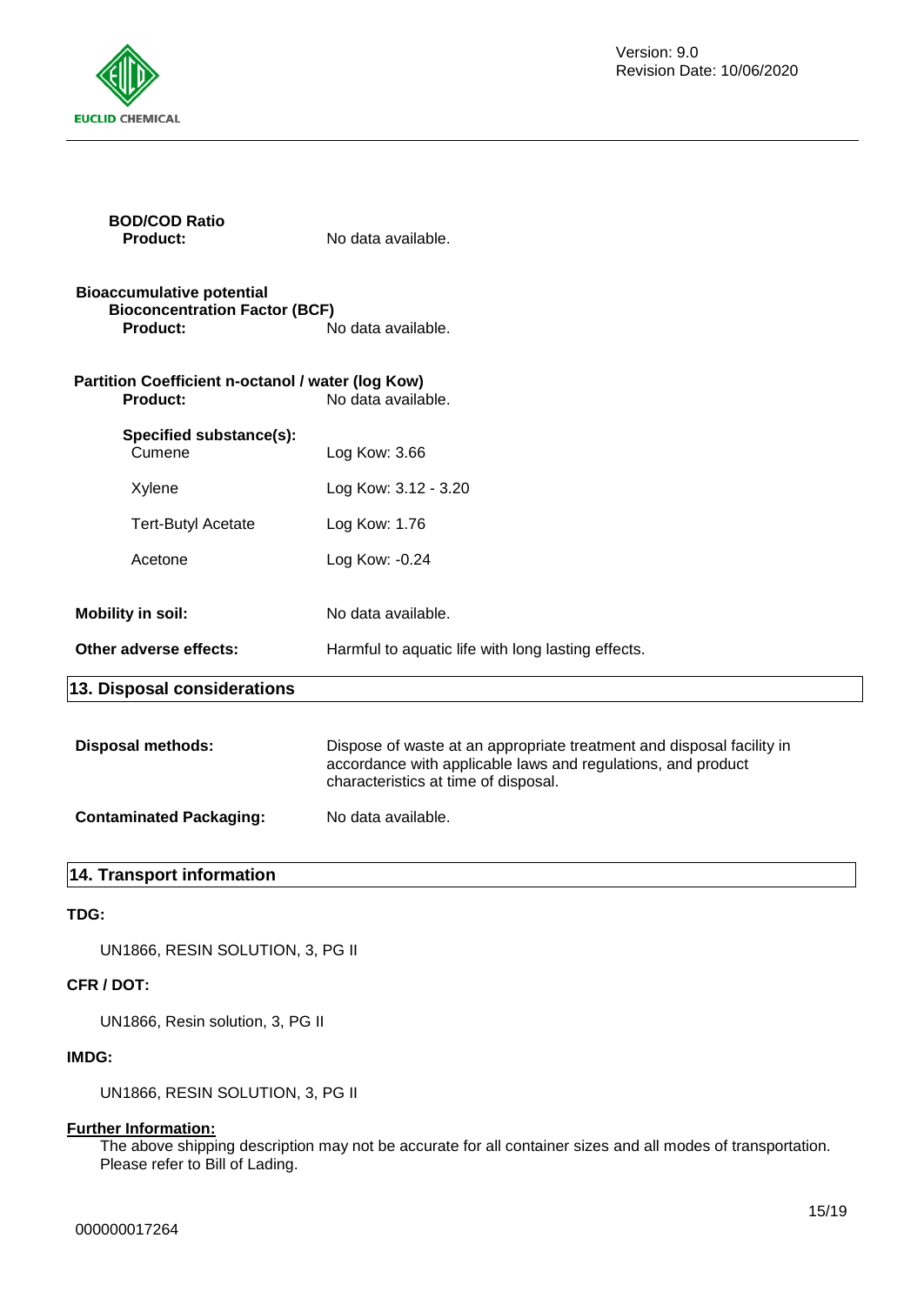

### **15. Regulatory information**

#### **US Federal Regulations**

**TSCA Section 12(b) Export Notification (40 CFR 707, Subpt. D)**

None present or none present in regulated quantities.

### **US. Toxic Substances Control Act (TSCA) Section 5(a)(2) Final Significant New Use Rules (SNURs) (40 CFR 721, Subpt E)**

None present or none present in regulated quantities.

#### **US. OSHA Specifically Regulated Substances (29 CFR 1910.1001-1050), as amended** None present or none present in regulated quantities.

### **CERCLA Hazardous Substance List (40 CFR 302.4):**

| <b>Chemical Identity</b>  | <b>Reportable quantity</b> |
|---------------------------|----------------------------|
| Dimethyl carbonate        | $100$ lbs.                 |
| Xylene                    | $100$ lbs.                 |
| Cumene                    | 5000 lbs.                  |
| <b>Tert-Butyl Acetate</b> | 5000 lbs.                  |
| Acetone                   | 5000 lbs.                  |
| Methanol                  | 5000 lbs.                  |
| <b>Tert-Butyl Alcohol</b> | $100$ lbs.                 |

### **Superfund Amendments and Reauthorization Act of 1986 (SARA)**

#### **Hazard categories**

Fire Hazard Immediate (Acute) Health Hazards Delayed (Chronic) Health Hazard Flammable (gases, aerosols, liquids, or solids) Acute toxicity (any route or exposure) Skin Corrosion or Irritation Germ Cell Mutagenicity **Carcinogenicity** Hazards Not Otherwise Classified (HNOC)

#### **US. EPCRA (SARA Title III) Section 304 Extremely Hazardous Substances Reporting Quantities and the Comprehensive Environmental Response, Compensation, and Liability Act (CERCLA) Hazardous Substances**

Not regulated.

**Clean Air Act (CAA) Section 112(r) Accidental Release Prevention (40 CFR 68.130)** None present or none present in regulated quantities.

#### **Clean Water Act Section 311 Hazardous Substances (40 CFR 117.3)**

**Chemical Identity Reportable quantity**

Xylene Reportable quantity: lbs.

### **US State Regulations**

**US. California Proposition 65**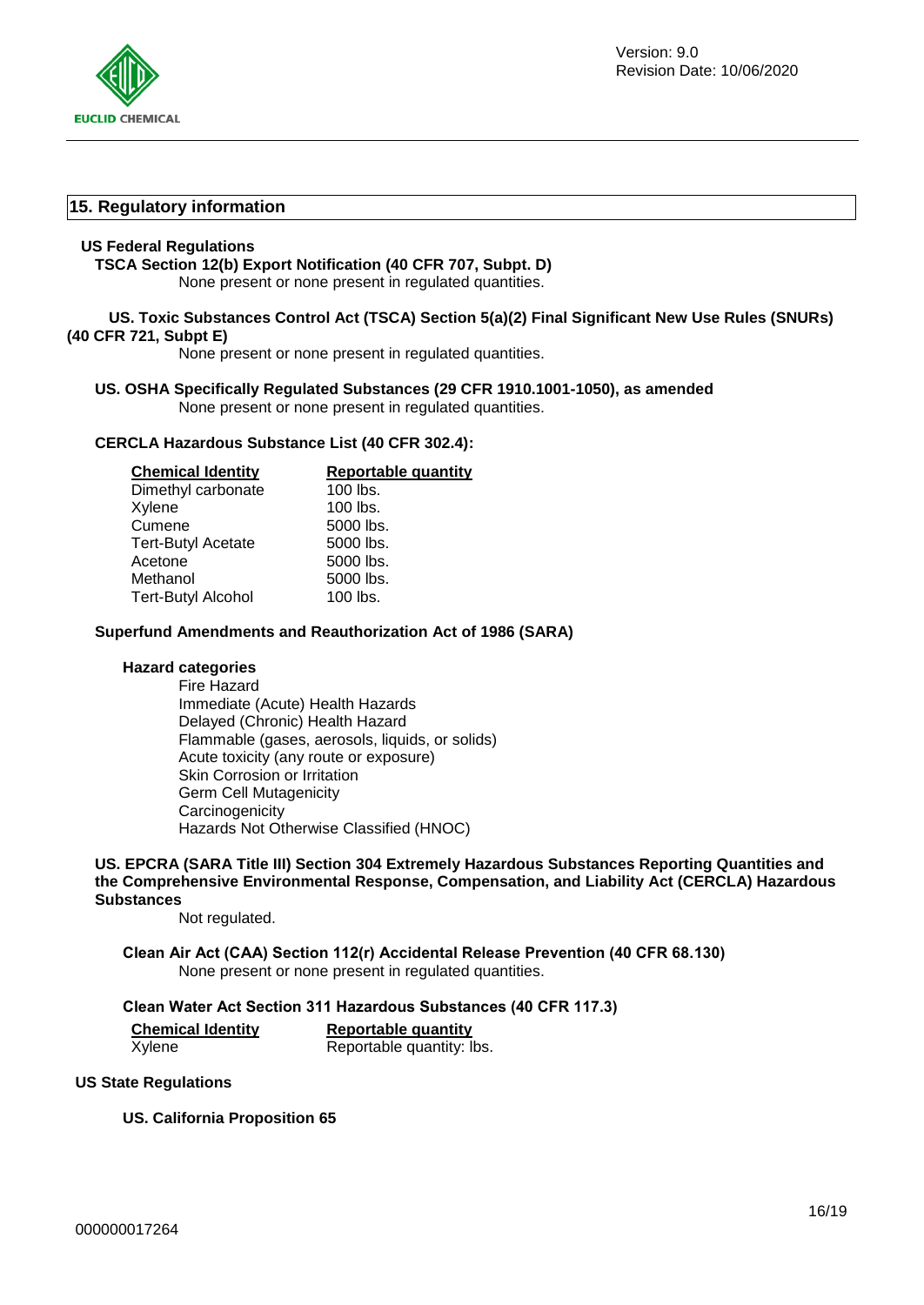



**WARNING**

Cancer and Reproductive Harm - www.P65Warnings.ca.gov

### **US. New Jersey Worker and Community Right-to-Know Act**

**Chemical Identity** Dimethyl carbonate 1,2,4-Trimethylbenzene

#### **US. Massachusetts RTK - Substance List**

**Chemical Identity** Dimethyl carbonate 1,2,4-Trimethylbenzene

### **US. Pennsylvania RTK - Hazardous Substances**

### **Chemical Identity**

Dimethyl carbonate 1,2,4-Trimethylbenzene Diisodecyl phthalate

### **US. Rhode Island RTK**

#### **Chemical Identity**

1,2,4-Trimethylbenzene

#### **International regulations**

### **Montreal protocol**

Not applicable

### **Stockholm convention**

Not applicable

#### **Rotterdam convention**

Not applicable

### **Kyoto protocol**

Not applicable

**VOC:** 

| Regulatory VOC (less water and<br>exempt solvent) | $\therefore$ 350 g/l |
|---------------------------------------------------|----------------------|
| VOC Method 310                                    | $: 15.00 \%$         |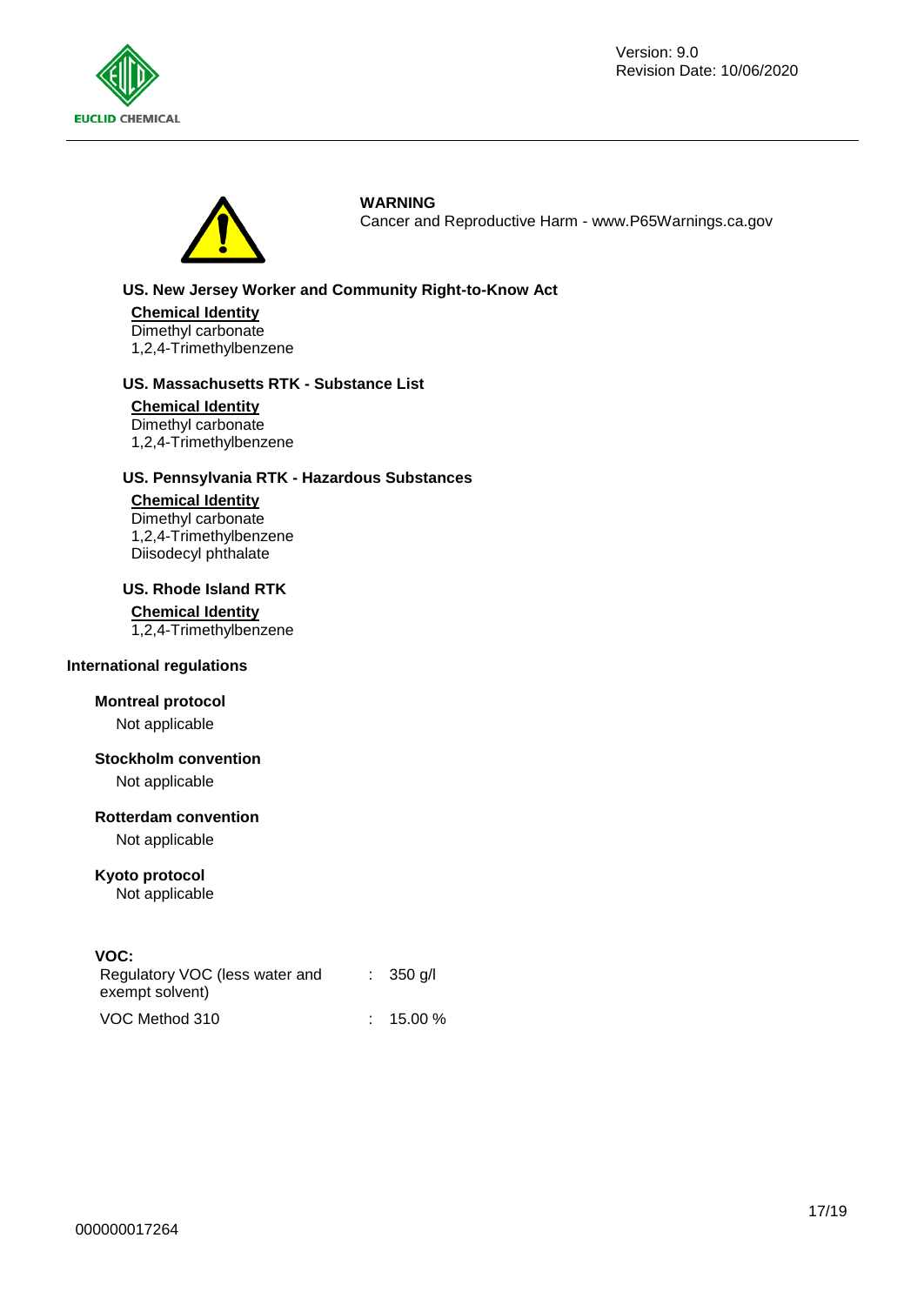

| <b>Inventory Status:</b>                    |                                                                                              |
|---------------------------------------------|----------------------------------------------------------------------------------------------|
| Australia AICS:                             | All components in this product are<br>listed on or exempt from the<br>Inventory.             |
| Canada DSL Inventory List:                  | All components in this product are<br>listed on or exempt from the<br>Inventory.             |
| EINECS, ELINCS or NLP:                      | One or more components in this<br>product are not listed on or exempt<br>from the Inventory. |
| Japan (ENCS) List:                          | One or more components in this<br>product are not listed on or exempt<br>from the Inventory. |
| China Inv. Existing Chemical<br>Substances: | All components in this product are<br>listed on or exempt from the<br>Inventory.             |
| Korea Existing Chemicals Inv. (KECI):       | All components in this product are<br>listed on or exempt from the<br>Inventory.             |
| Canada NDSL Inventory:                      | One or more components in this<br>product are not listed on or exempt<br>from the Inventory. |
| Philippines PICCS:                          | All components in this product are<br>listed on or exempt from the<br>Inventory.             |
| US TSCA Inventory:                          | All components in this product are<br>listed on or exempt from the<br>Inventory.             |
| New Zealand Inventory of Chemicals:         | All components in this product are<br>listed on or exempt from the<br>Inventory.             |
| Japan ISHL Listing:                         | One or more components in this<br>product are not listed on or exempt<br>from the Inventory. |
| Japan Pharmacopoeia Listing:                | One or more components in this<br>product are not listed on or exempt<br>from the Inventory. |